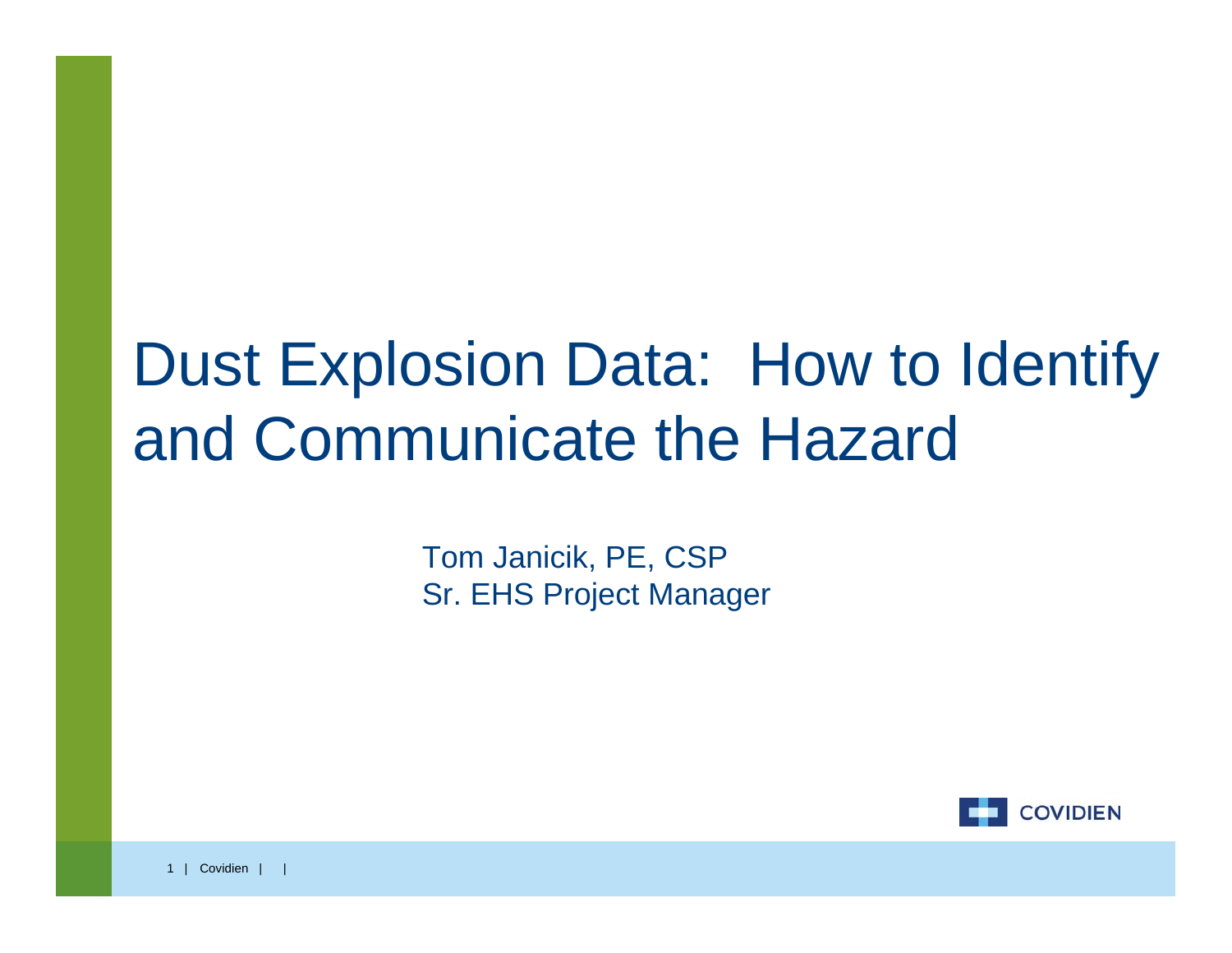#### Agenda

Overview of US Chemical Safety and Hazard Investigation Board (CSB) Combustible Dust Hazard Study Combustible Dust Hazard Basics **"Dust Explosion Testing Basics"** Communicating the Hazard References/Resources **Summary** Q&A

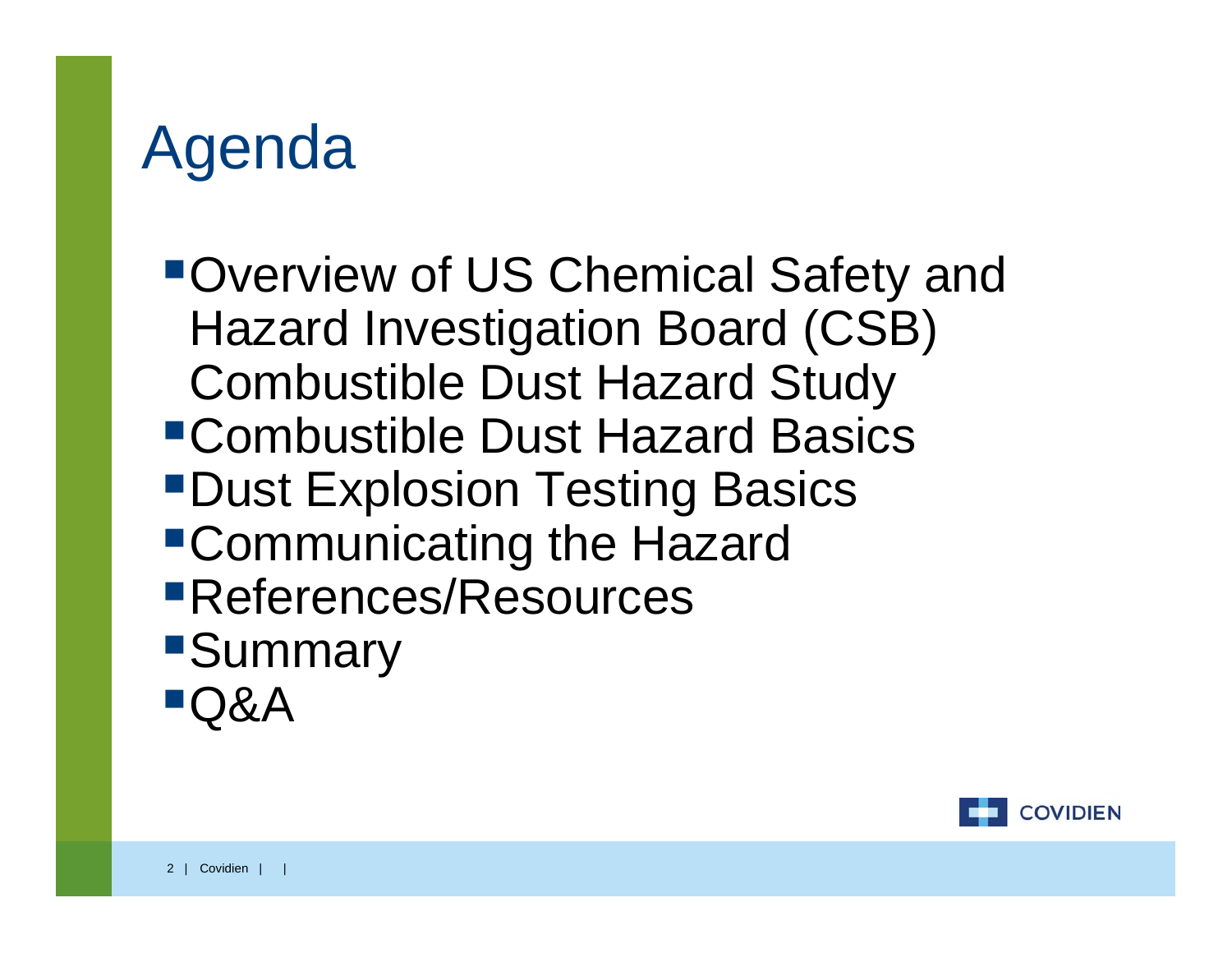### Investigation Report - CSB Combustible Dust Hazard Study





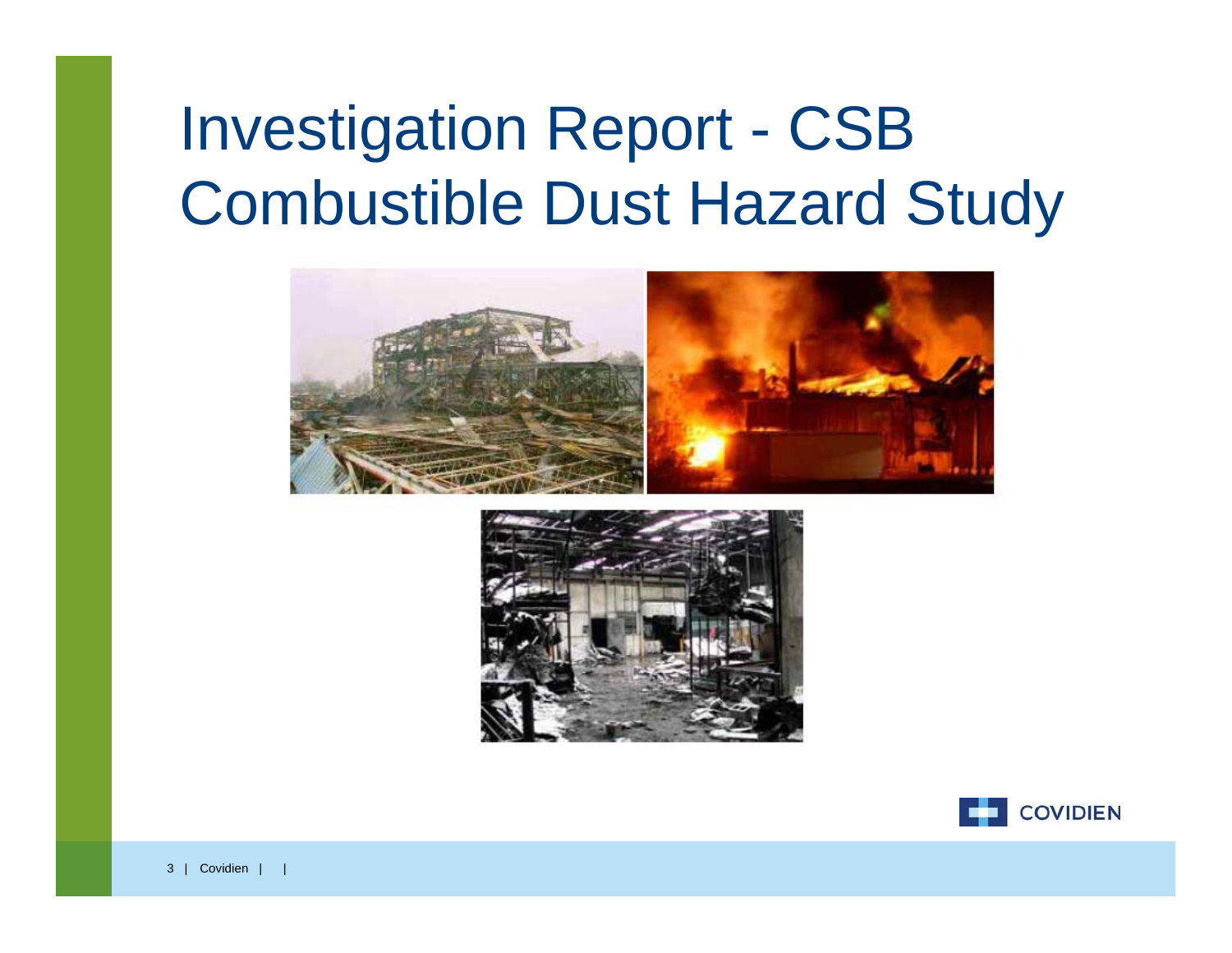# CSB Combustible Dust Hazard **Study**

- **Overview**
- **"Dust Explosion Basics"**
- **Najor Incidents**
- Common Major Incident Factors
- **■Major Deficiencies Identified**
- CSB Report MSDS Related Recommendations

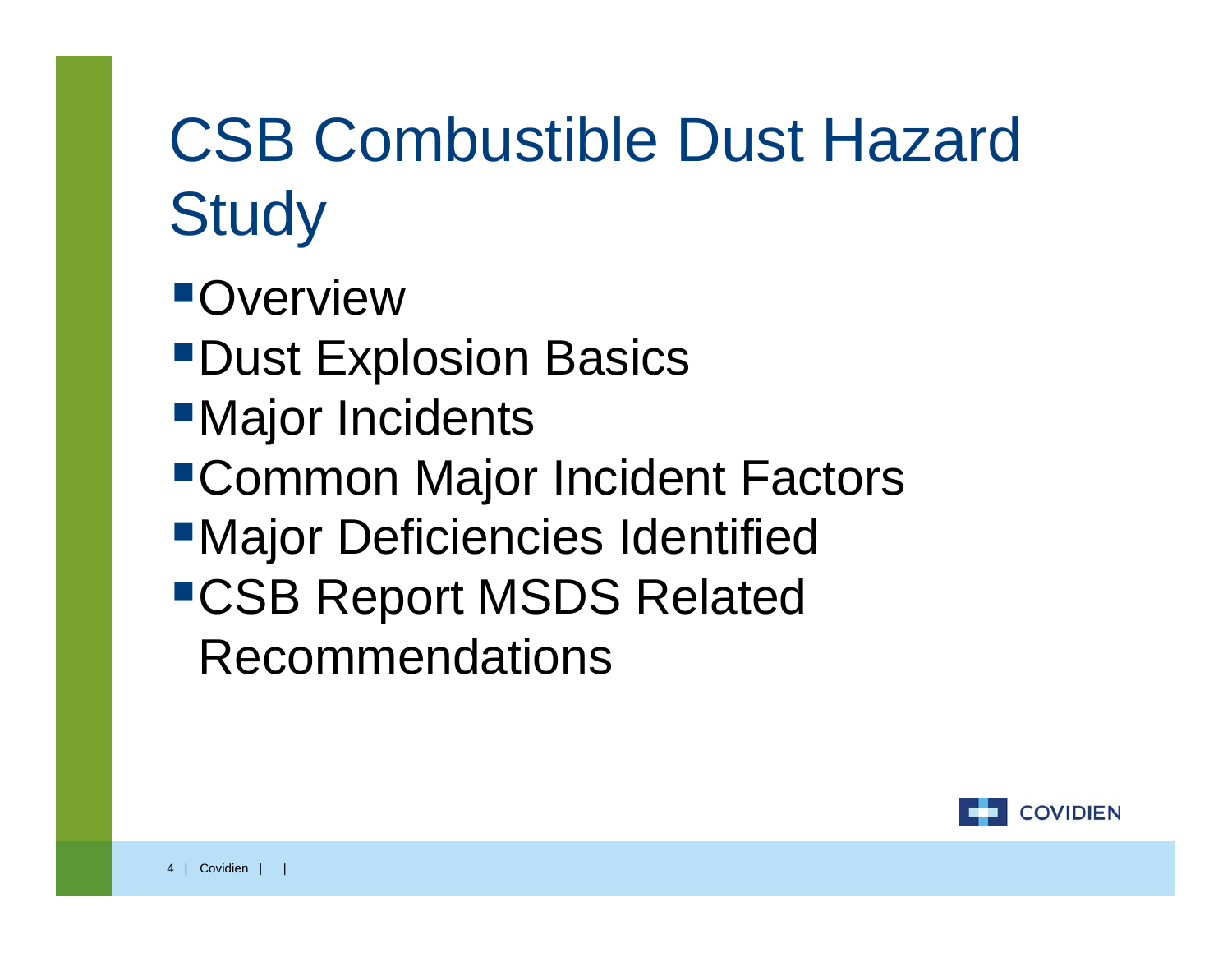#### CSB Study Overview

- ■281 combustible dust incidents (over 25 year period ending in 2005)
- ■119 fatalities, 718 injuries, millions of dollars in lost facilities and productivity
- **Included 7 catastrophic dust explosions** in the past decade
- Materials involved commonly thought to be benign (e.g. plastics, rubber, foodstuffs and wood dust)

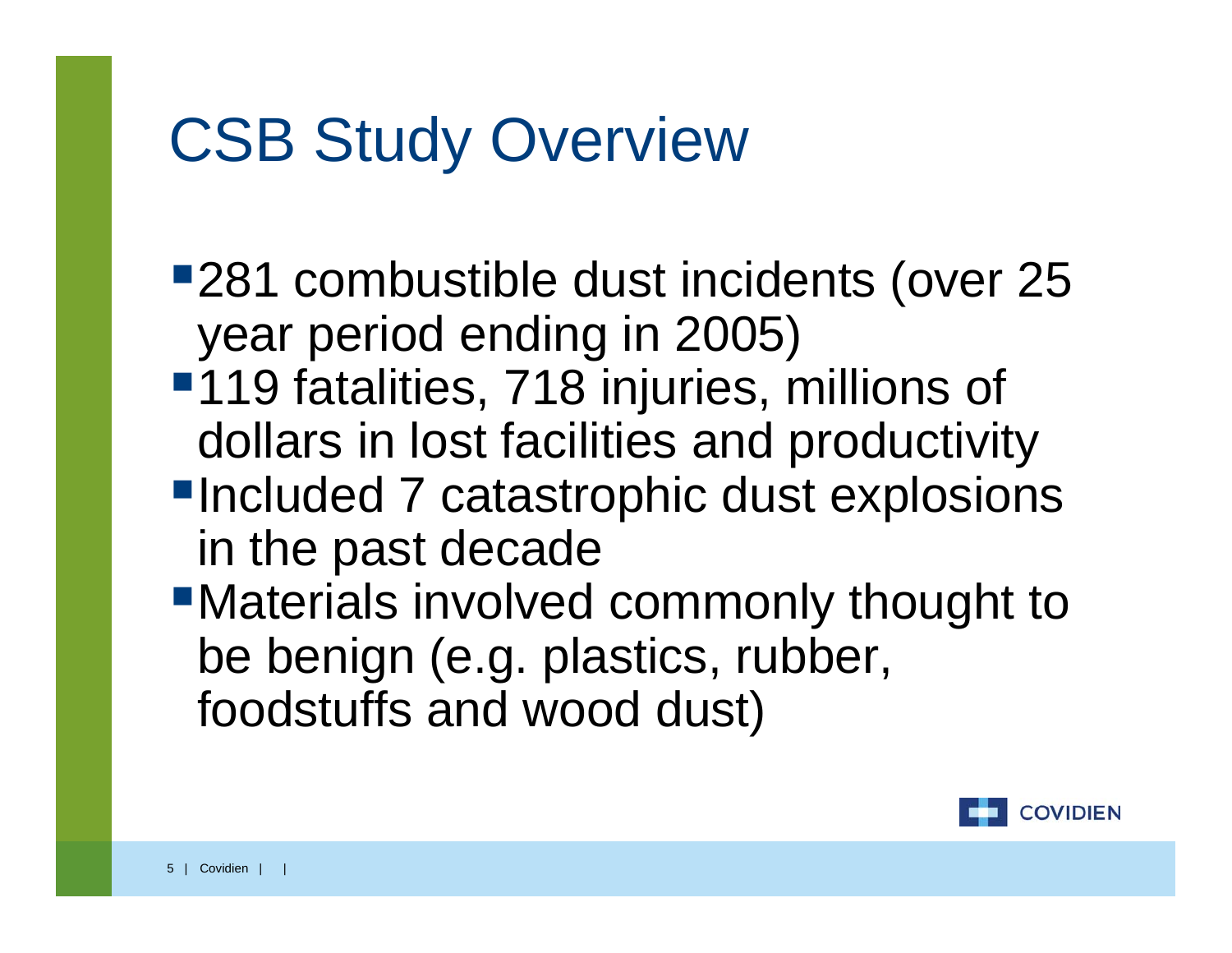#### Dust Incidents, Injuries and Fatalities 1980 - 2005



**COVIDIEN**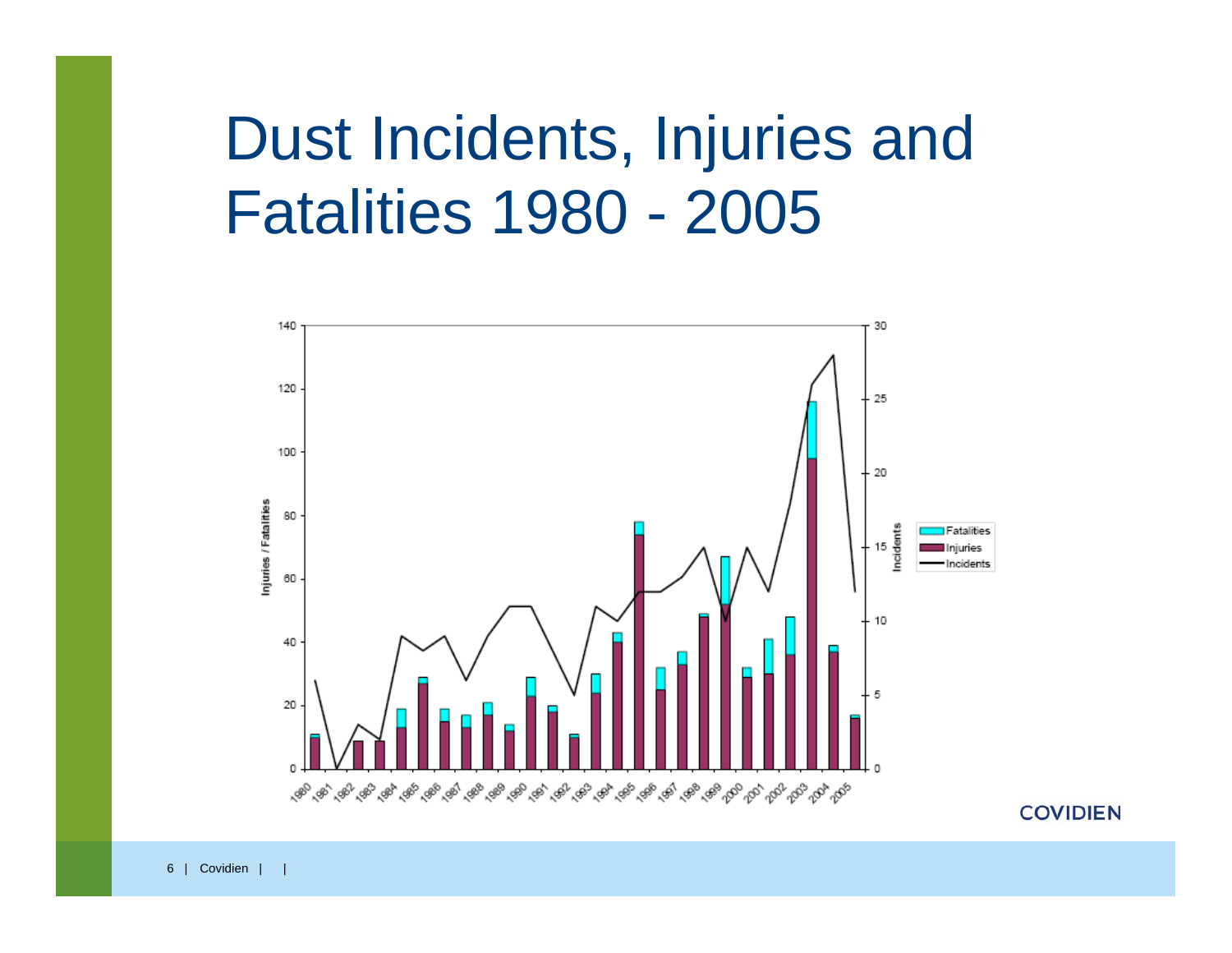# Distribution of Combustible Dust Incidents by Industry



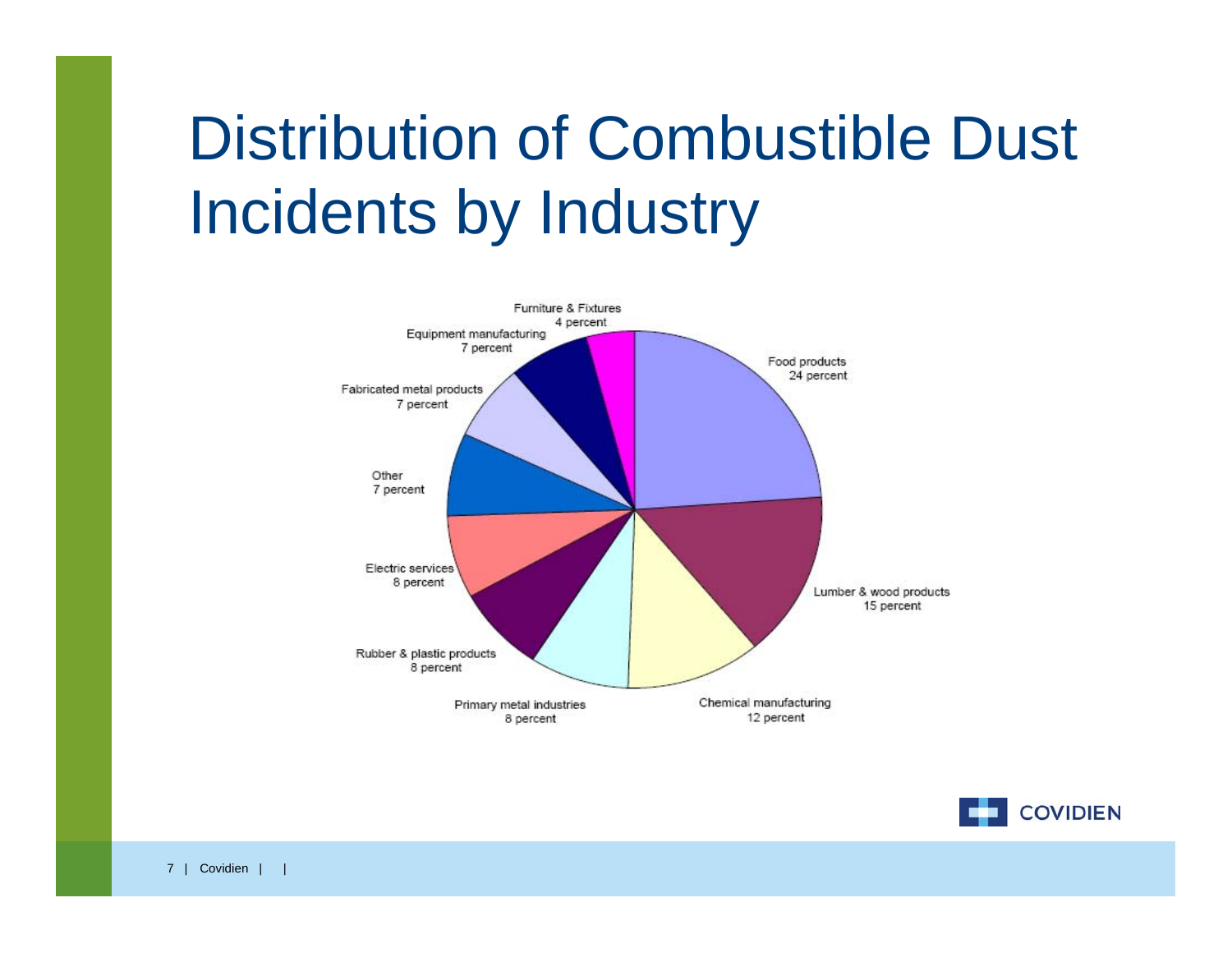# Distribution of Combustible Incidents By Material



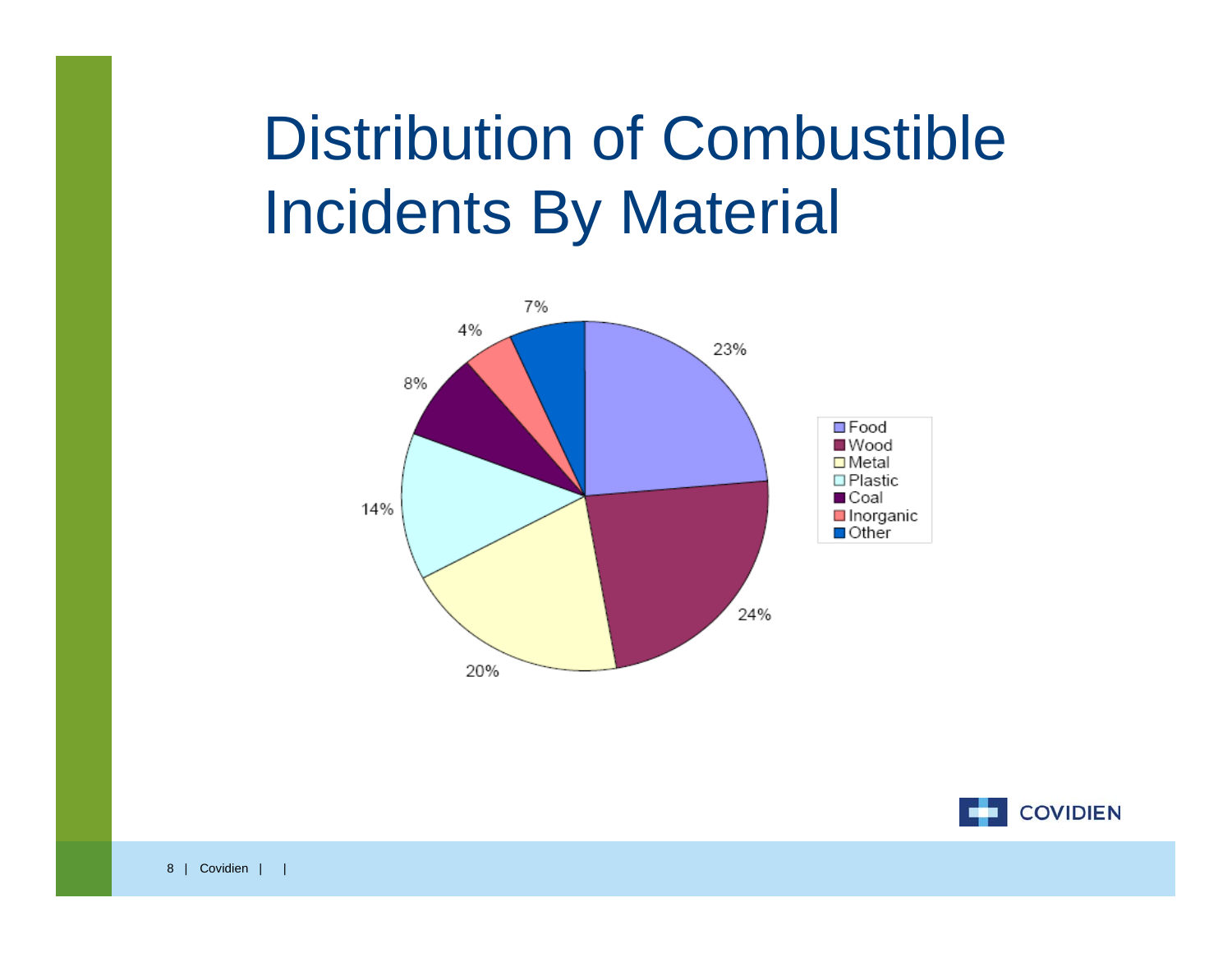#### Combustible Dusts

- Most solid organic materials, as well as many metals and some nonmetallic inorganic materials, will burn or explode if finely divided and dispersed in sufficient concentrations.
- NFPA warns that more than 1/32" of dust over 5% of a room's surface area presents a significant explosion hazard.

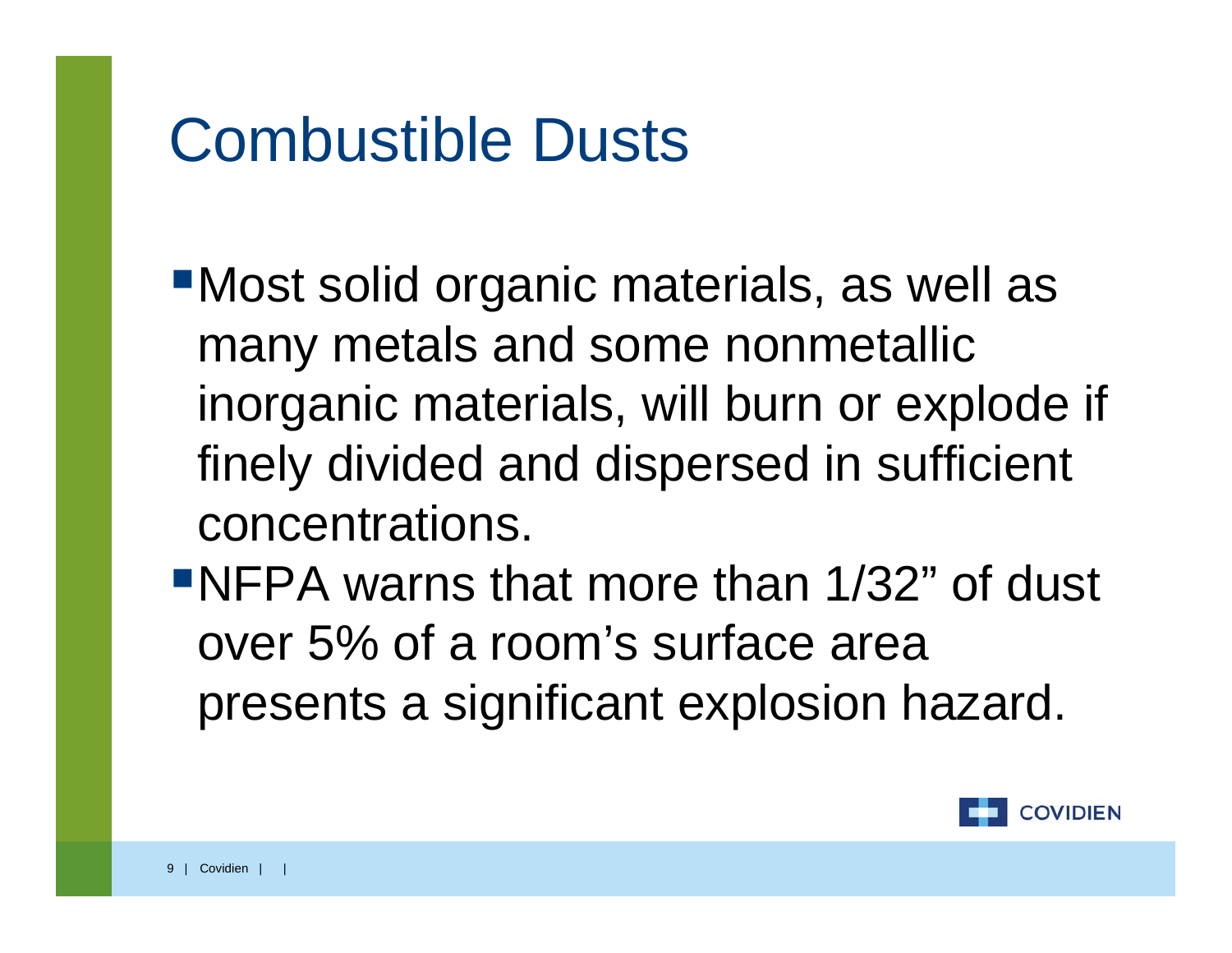#### Dust Characteristics

#### NFPA definition of dust:

- –Particles smaller than 420 microns
- Other factors affecting explosivity
	- –Finer particle sizes more explosive
	- –Particle shape
	- –Aspect ratio
	- –Surface area/volume ratio
	- $\mathcal{L}_{\mathcal{A}}$  , and the set of  $\mathcal{L}_{\mathcal{A}}$ Humidity, moisture content
	- –Agglomeration
	- $\mathcal{L}_{\mathcal{A}}$  , and the set of  $\mathcal{L}_{\mathcal{A}}$ –In-process particle changes

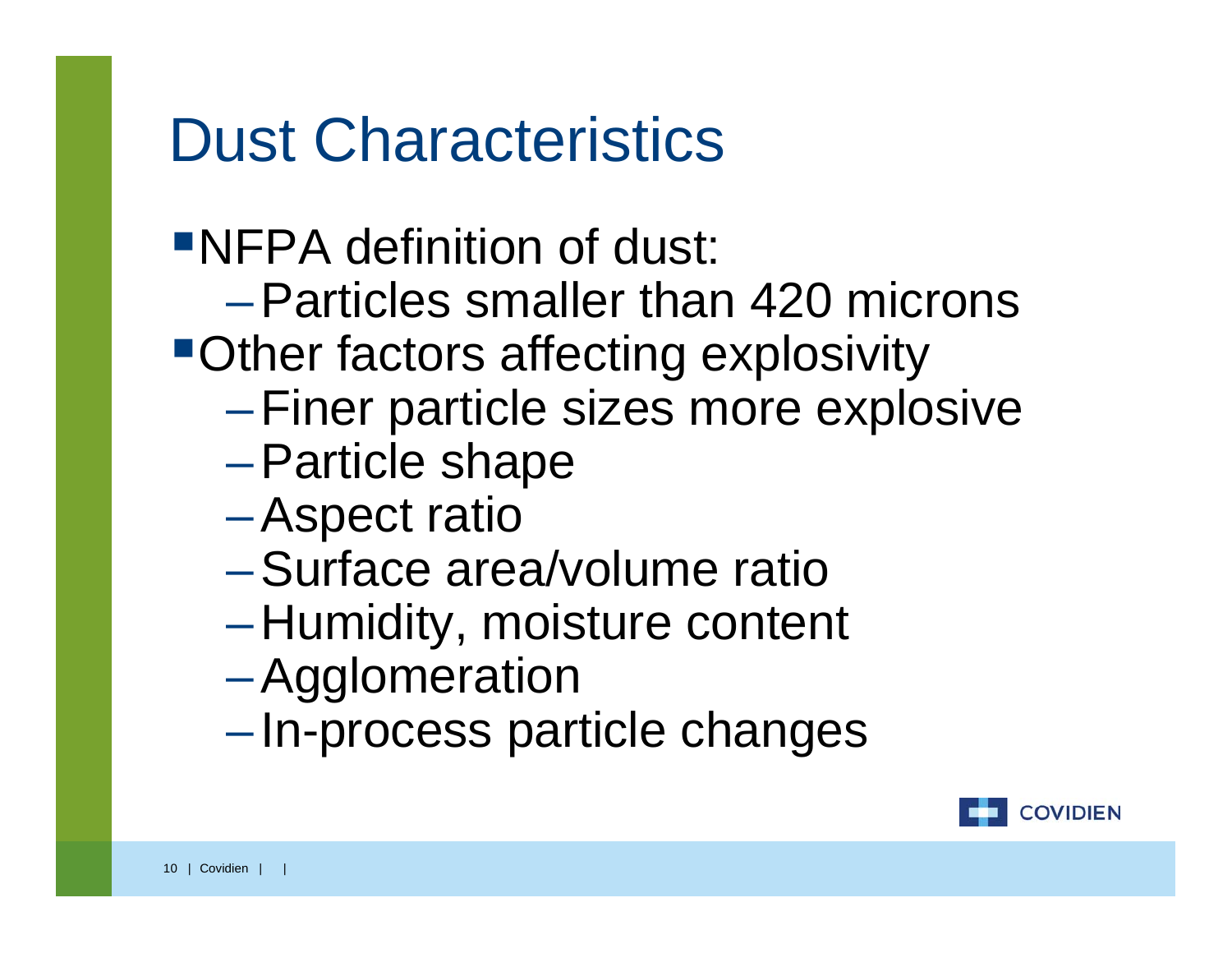# Particle Size of Common **Materials**

**Common Material Size (microns)** Talcum powder, 5 to 10 fine silt, red bloods cells, cocoaPollen, milled flour, 44 to 74 course silt Table salt 105 to 149 Coarse sand

297 to 1000

**Note: The phenolic resin powders (CTA Acoustics) had a particle size of 10 to 50 microns.** 

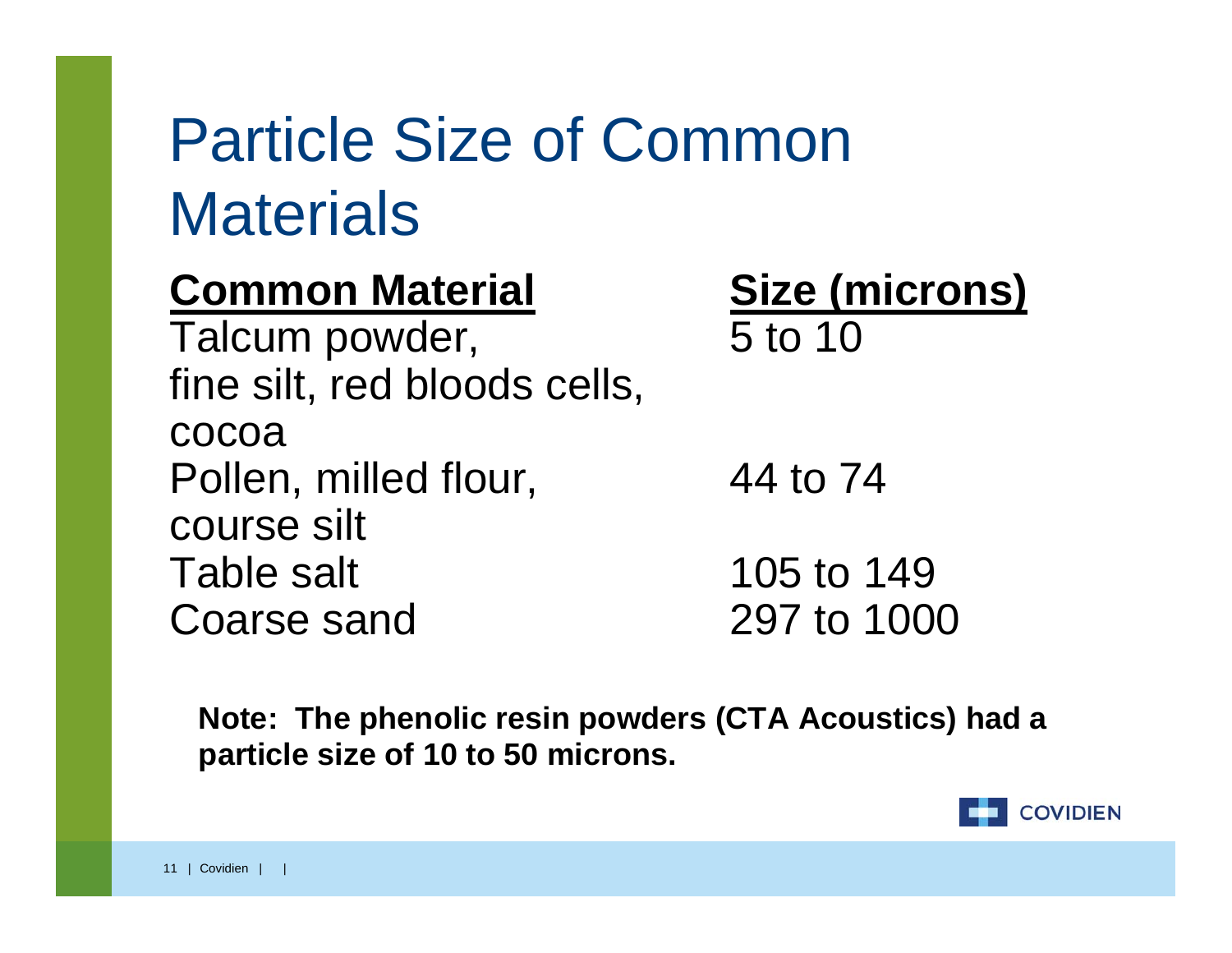# Dust Fire and Explosion Pentagon



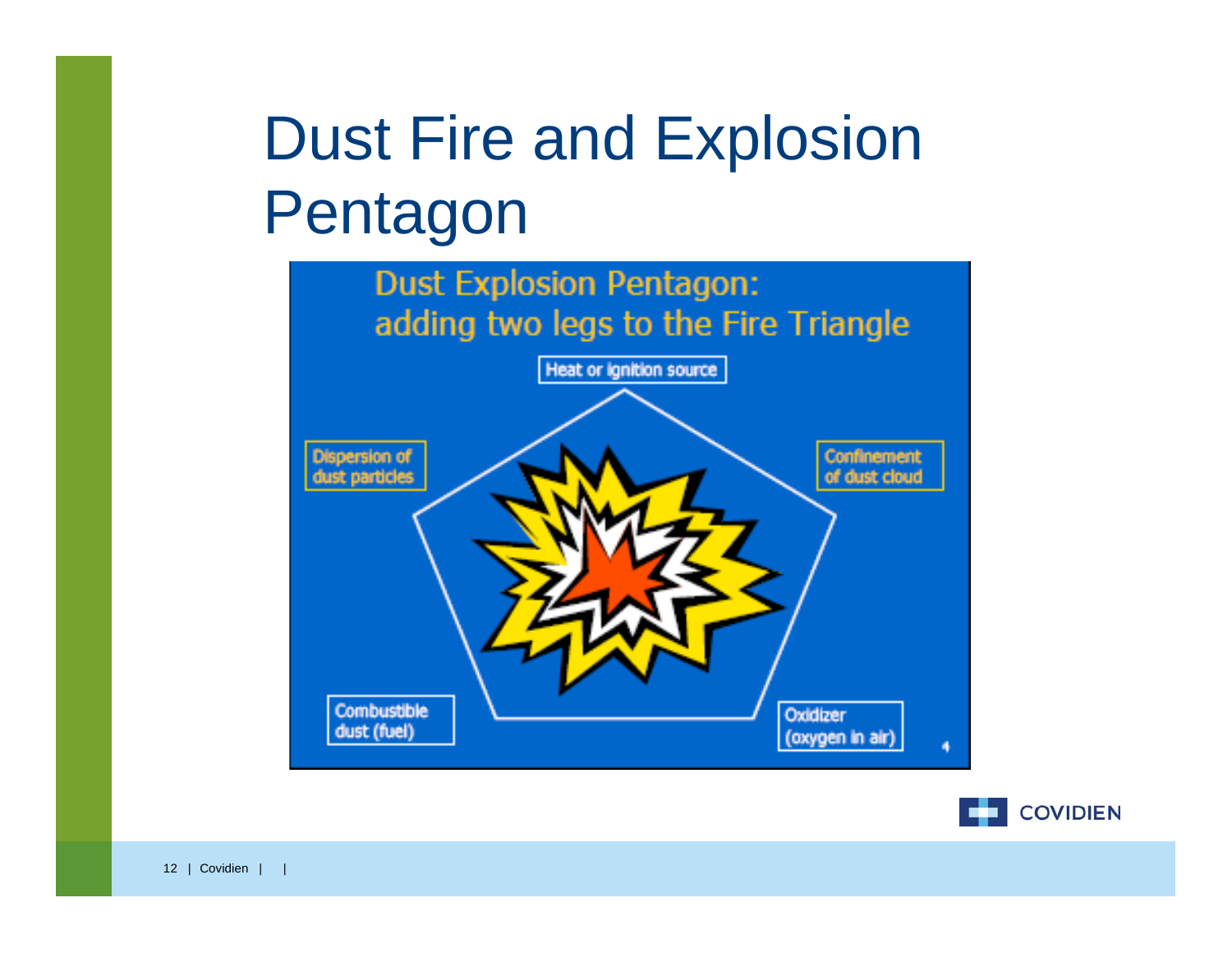#### Secondary Dust Explosion



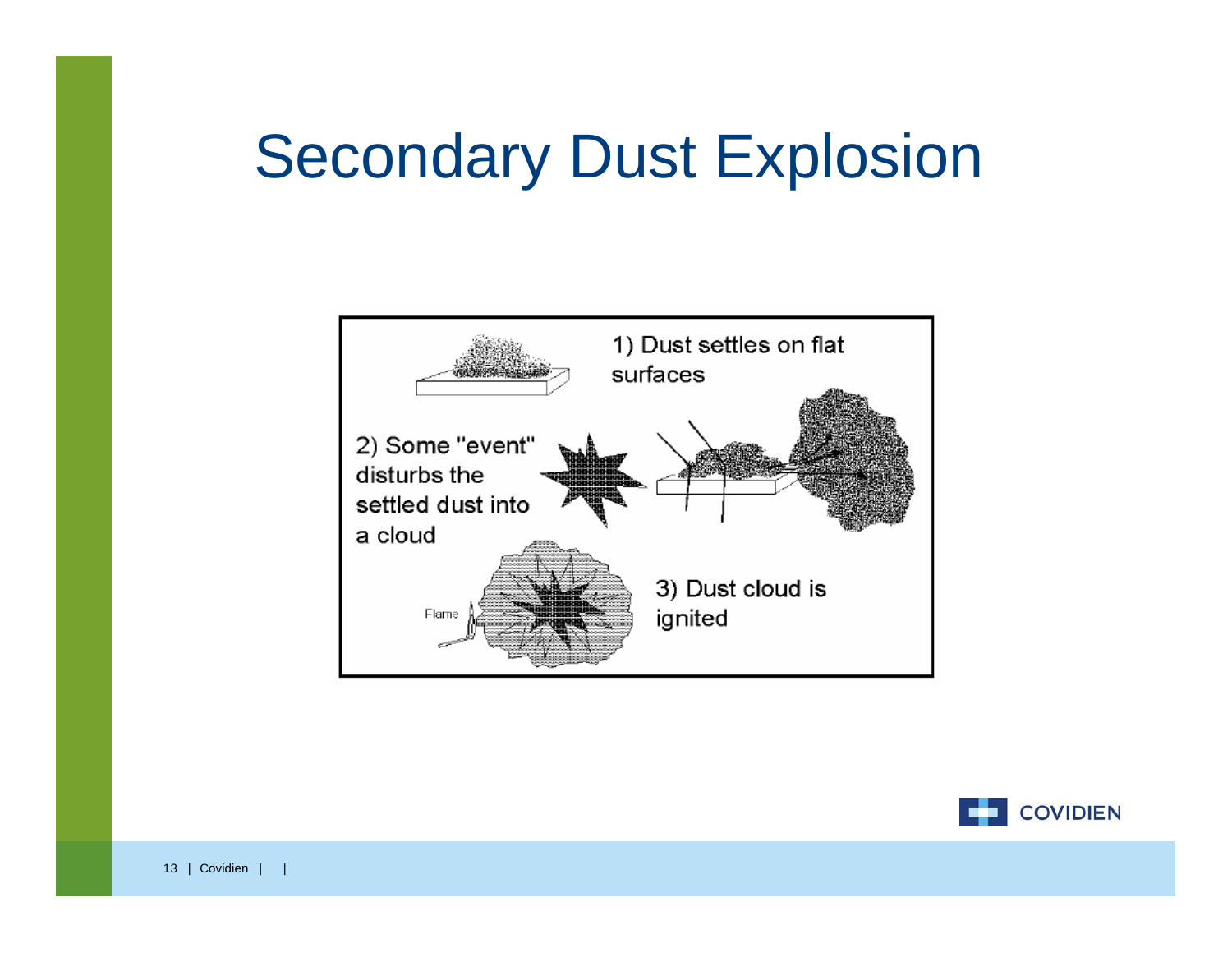#### 1/29/03 - West Pharmaceutical Services, Inc. – Kinston, NC



6 fatalities and destroyed the facility

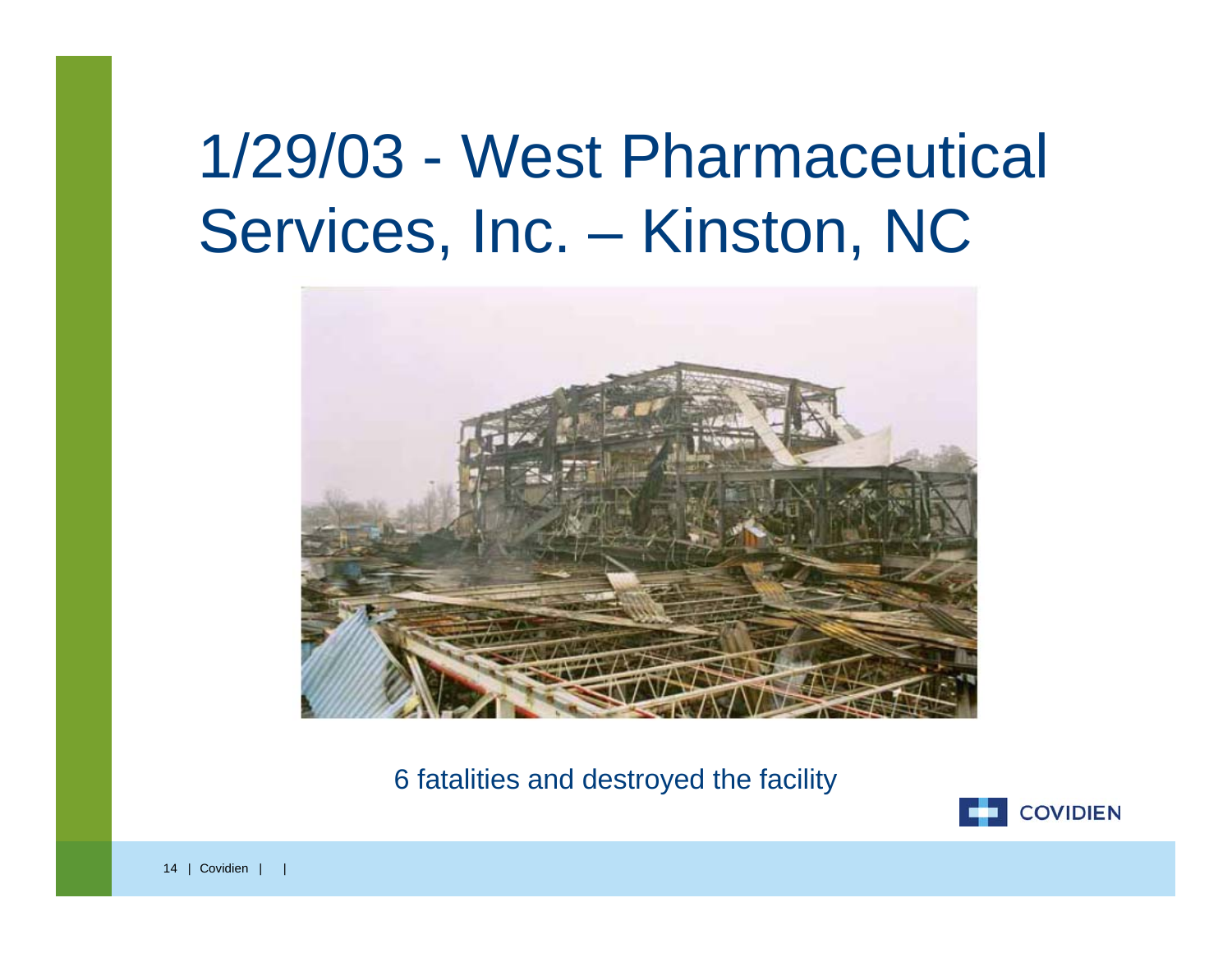#### Area Between Mixers #1 & 2



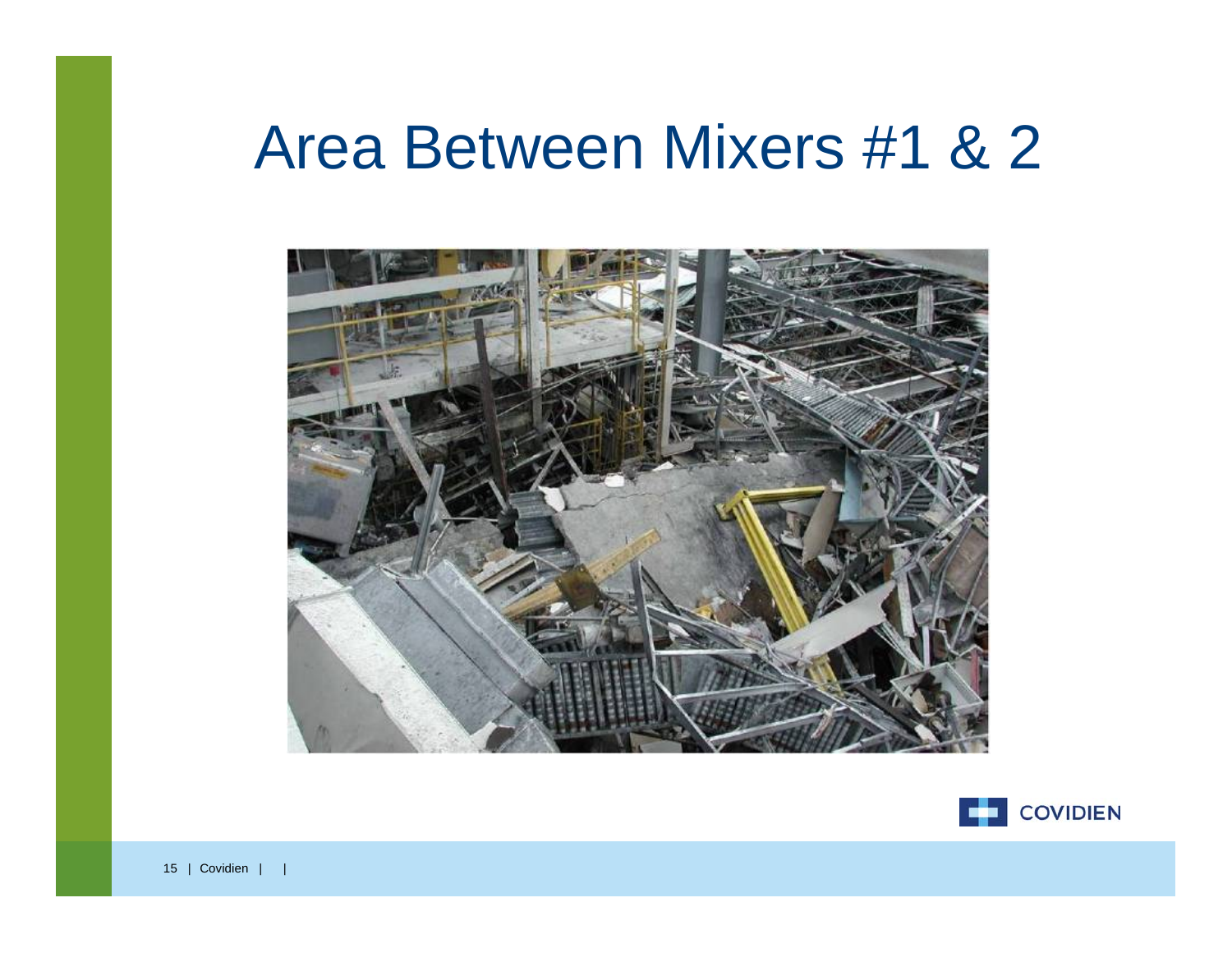# Southwest Wall of Compounding Area Deflected Outward



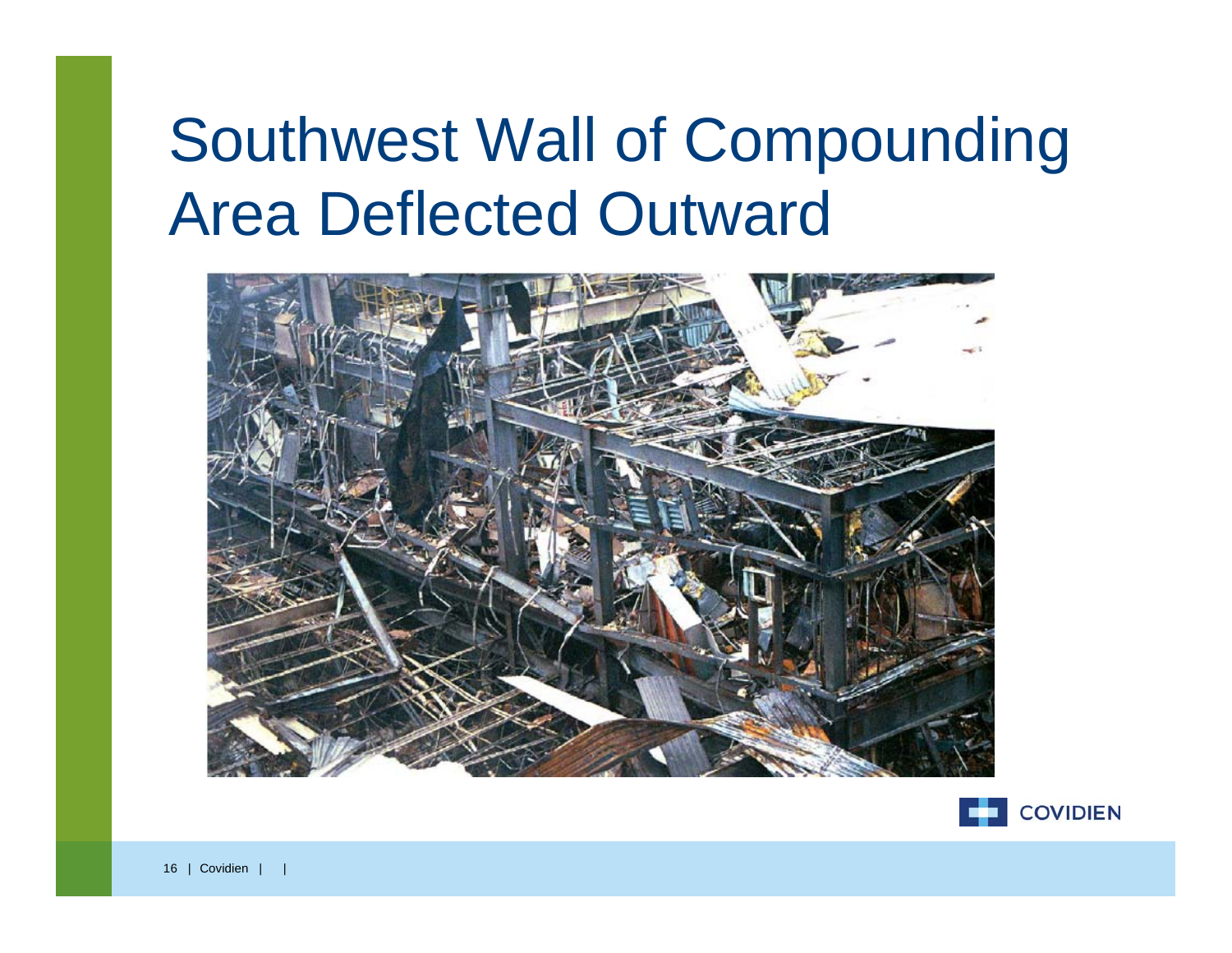# Remains of ACS Warehouse viewed from Compounding Area



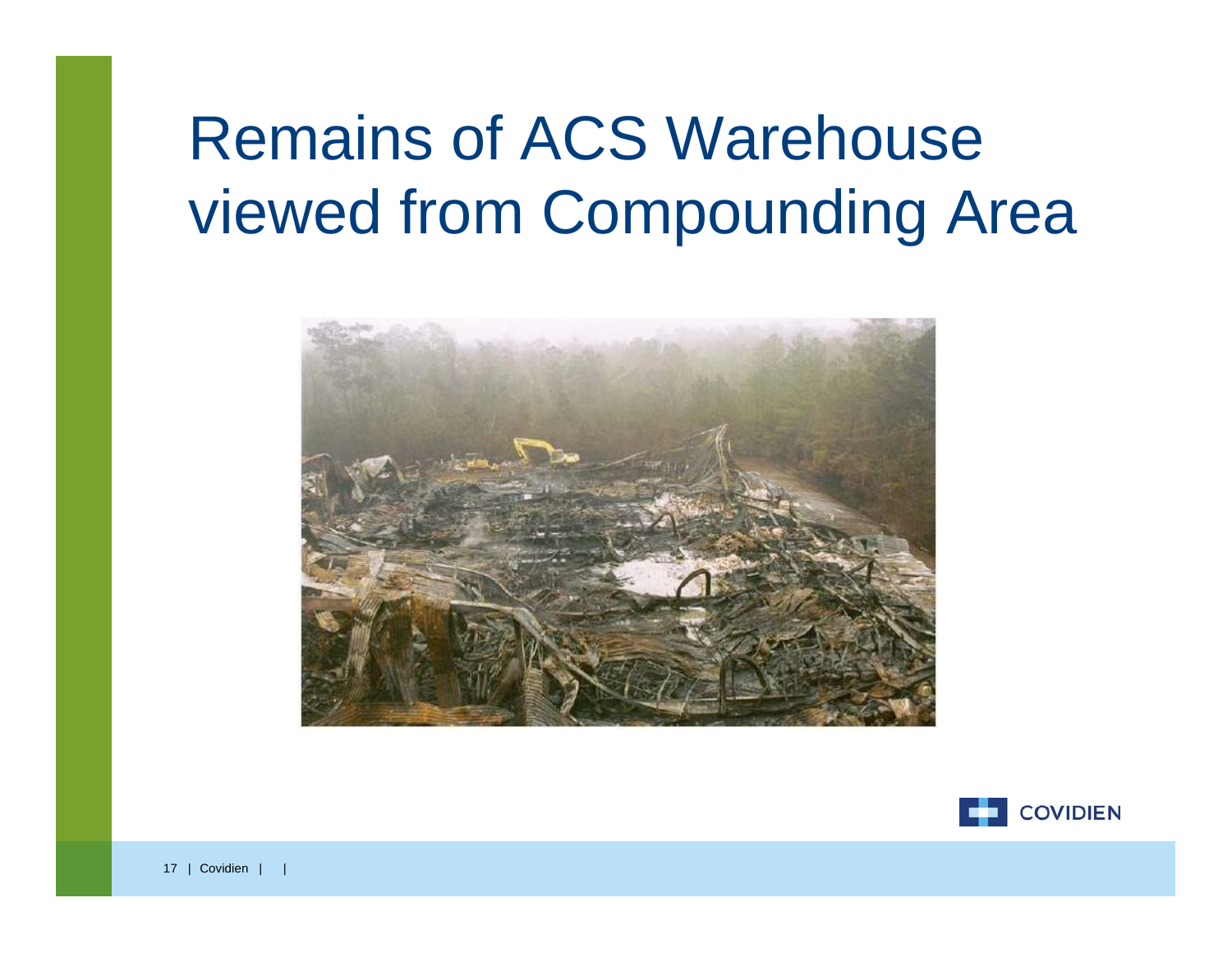#### 2/20/03 – CTA Acoustics Corbin, KY



7 fatalities, 37 injured, destroyed the manufacturing facility

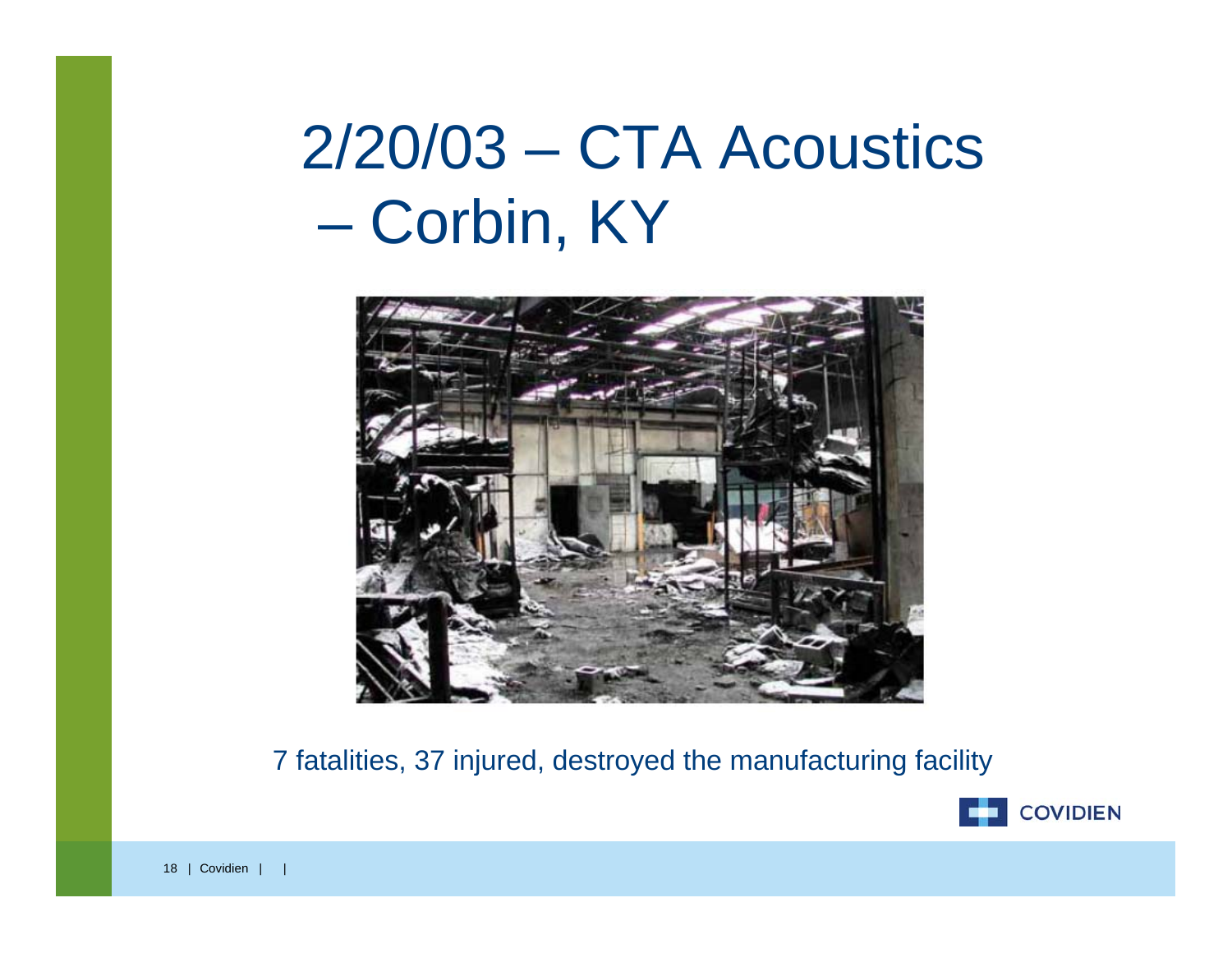### 10/29/03 – Hayes Lemmerz International – Huntington, IN



1 fatality, several injured

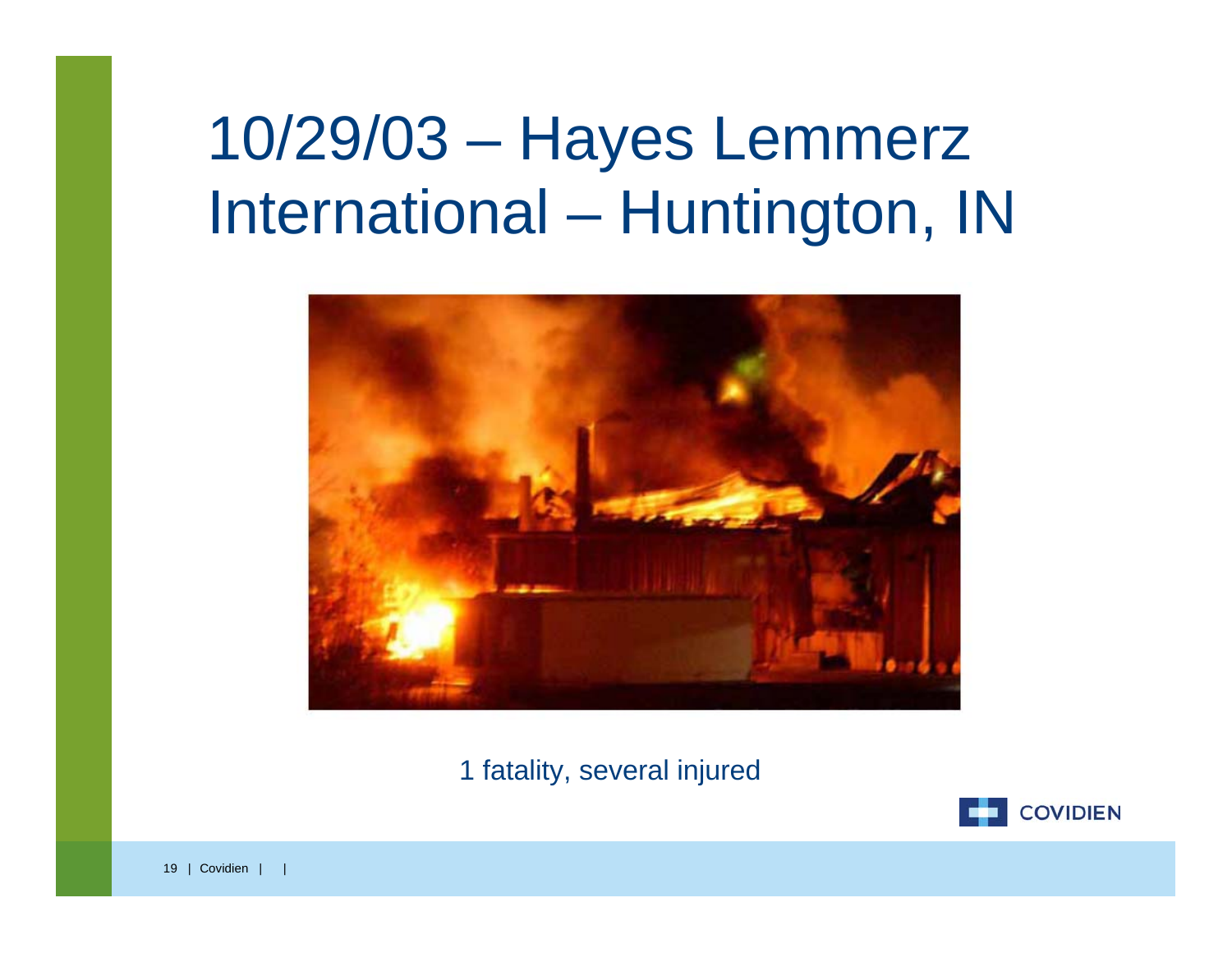### Common Major Incident Factors

- **Identify dust explosion hazards and** recommend protective measures. Workers and managers should be aware of dust explosion hazards.
- Conform to applicable NFPA standards designed to prevent or reduce the effects of the explosions.
- Do not allow excessive accumulations of combustible dust to occur and maintain effective housekeeping practices.
- **Procedures and training to eliminate or** control combustible dust hazards.

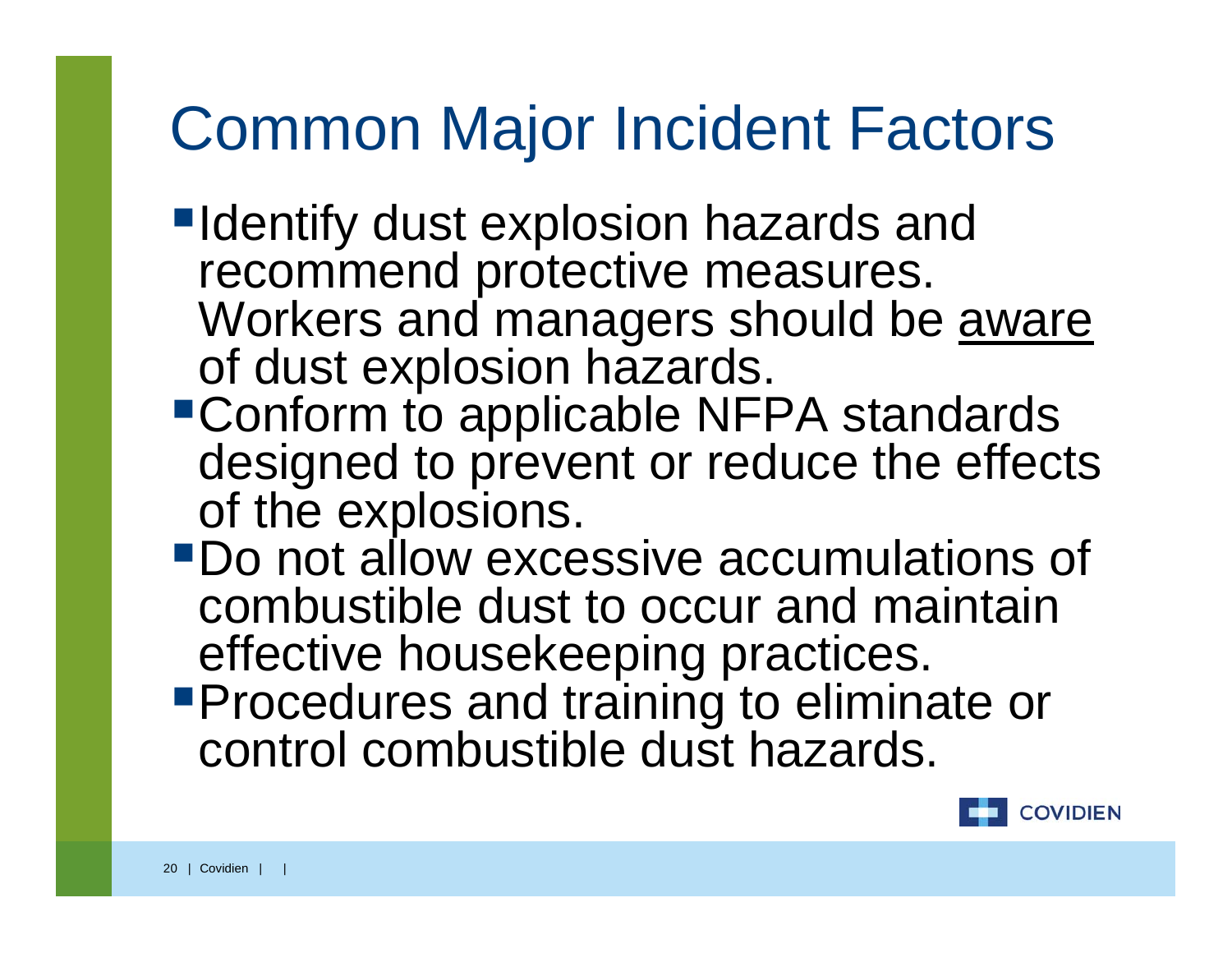# Common Major Incident Factors

- **IDENTIFY and control potential ignition** sources.
- **Analyze and address root causes of fire** incidents and warning events.
- Design and maintain dust collectors and associated ducting to minimize the potential for explosions.
- **Thoroughly review process changes for** potential hazards.

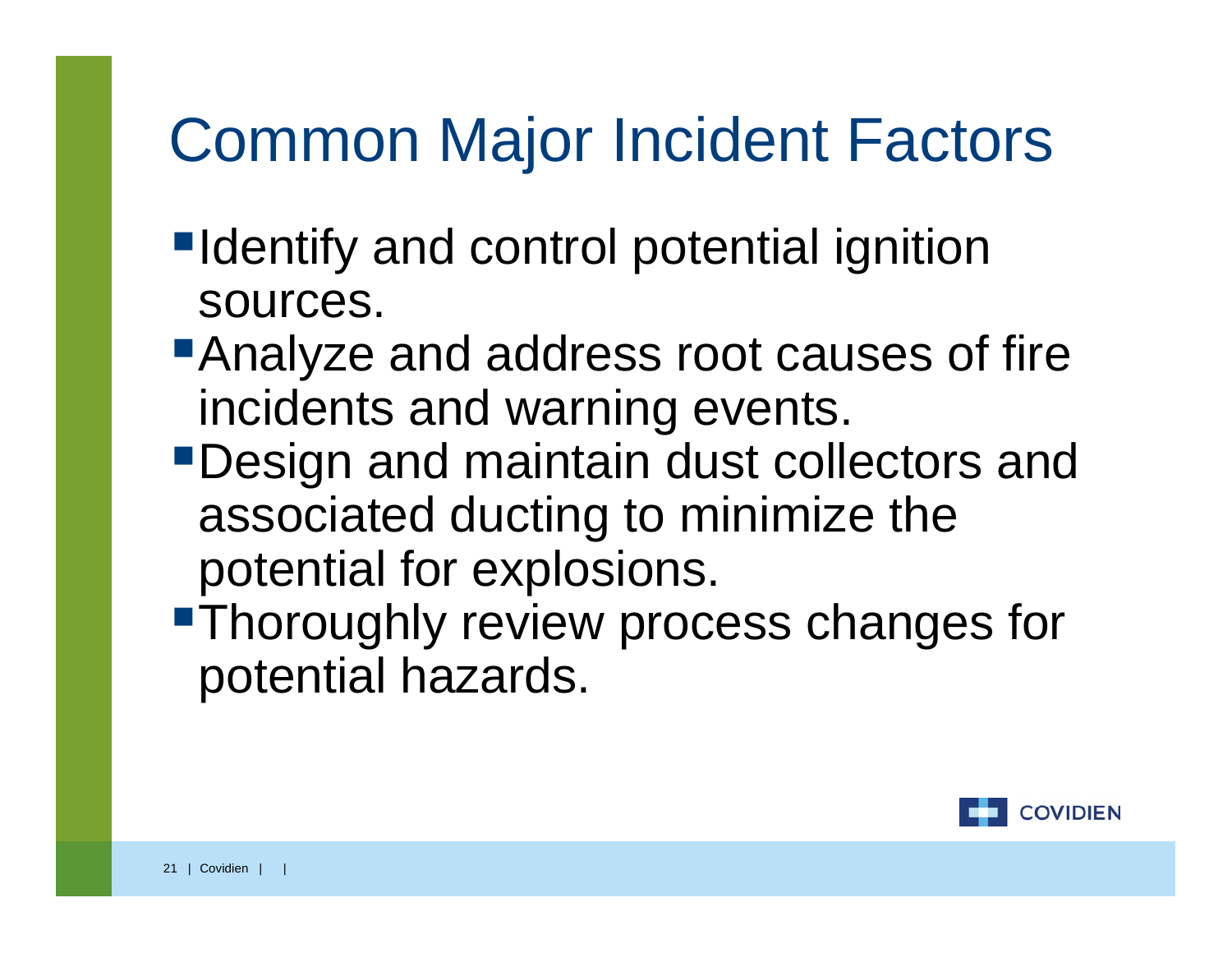# Most Common Equipment Involved

Dust collectors account for more than 40 percent of all dust explosions.

Grinders, silos, hoppers and mixers are also involved in numerous incidents.

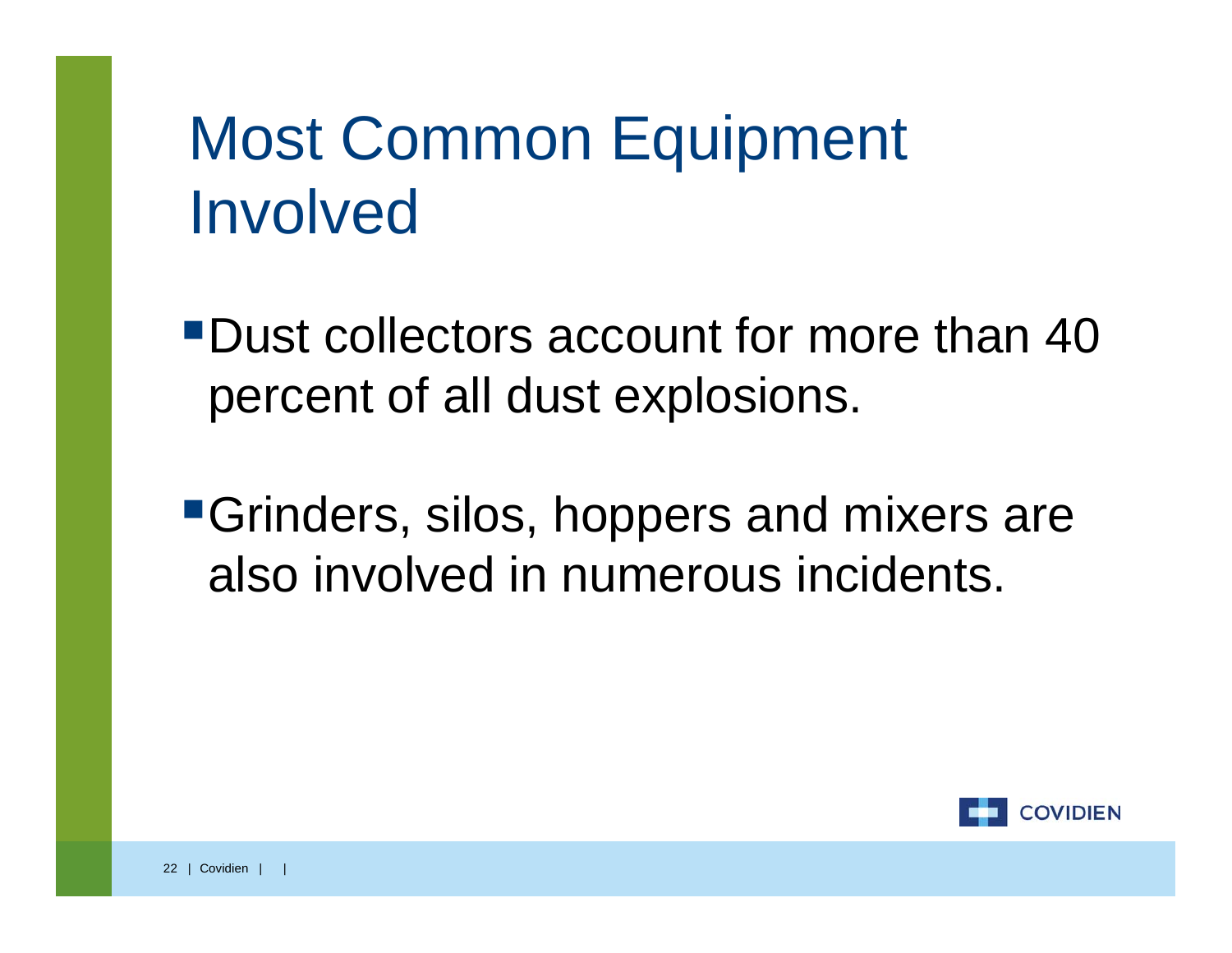# Failure to follow NFPA 484 Guidance on locating and maintaining a Dust **Collector**



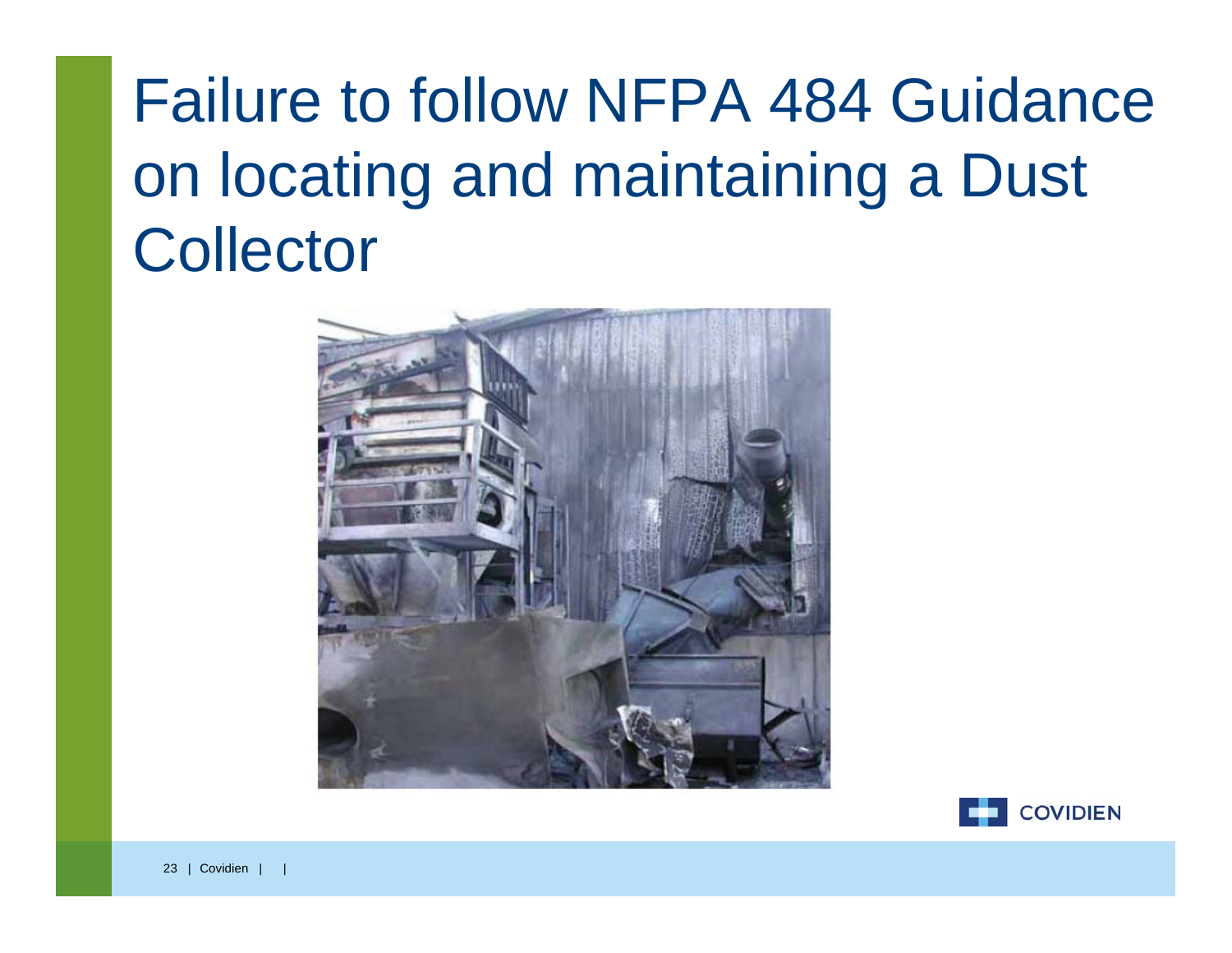# MSDS Observations from CSB Report Incidents

- Aqueous polyethylene slurry listed no combustible hazards
- **Phenolic resin did not provide adequate** warning of the explosion hazard (referenced NFPA 654, however the information was inconsistent with the guidance in the standard)
- Survey of seven other phenolic resin MSDSs showed that only two include clear dust explosion warnings

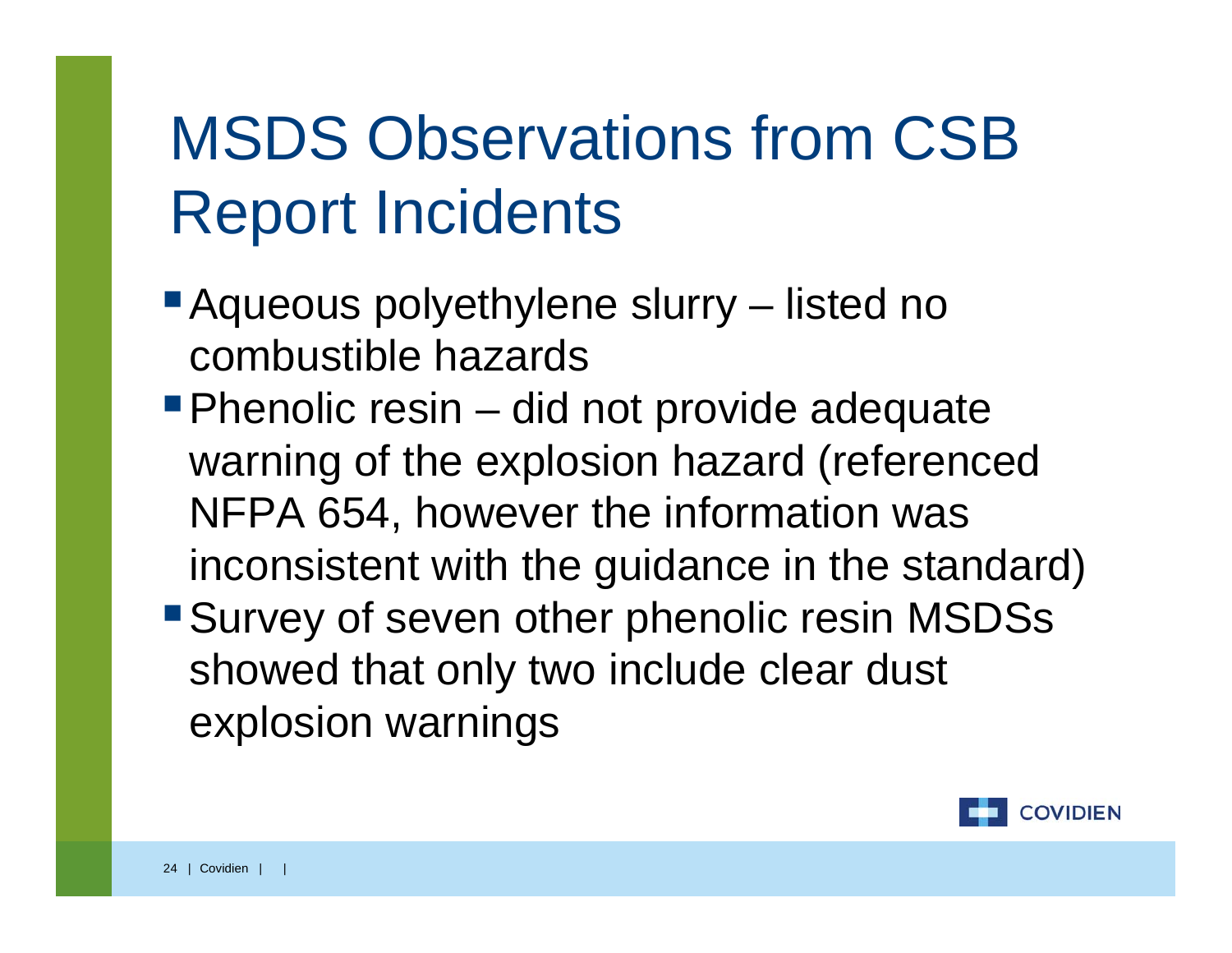# MSDS Observations from CSB Report Incidents

- Quantitative combustible dust fire and explosion properties are not specifically and clearly required by the existing OSHA Hazard Communication standard or ANSI Z400.1.
- Qualitative statements are commonly less than adequate (i.e. 41% of the 140 combustible powder MSDSs the CSB surveyed did not warn users about dust explosion hazards, and only 5% referenced appropriate NFPA dust standards to prevent dust explosions).

Note: Appendix B of this CSB report contains a complete discussion of the MSDS analysis.

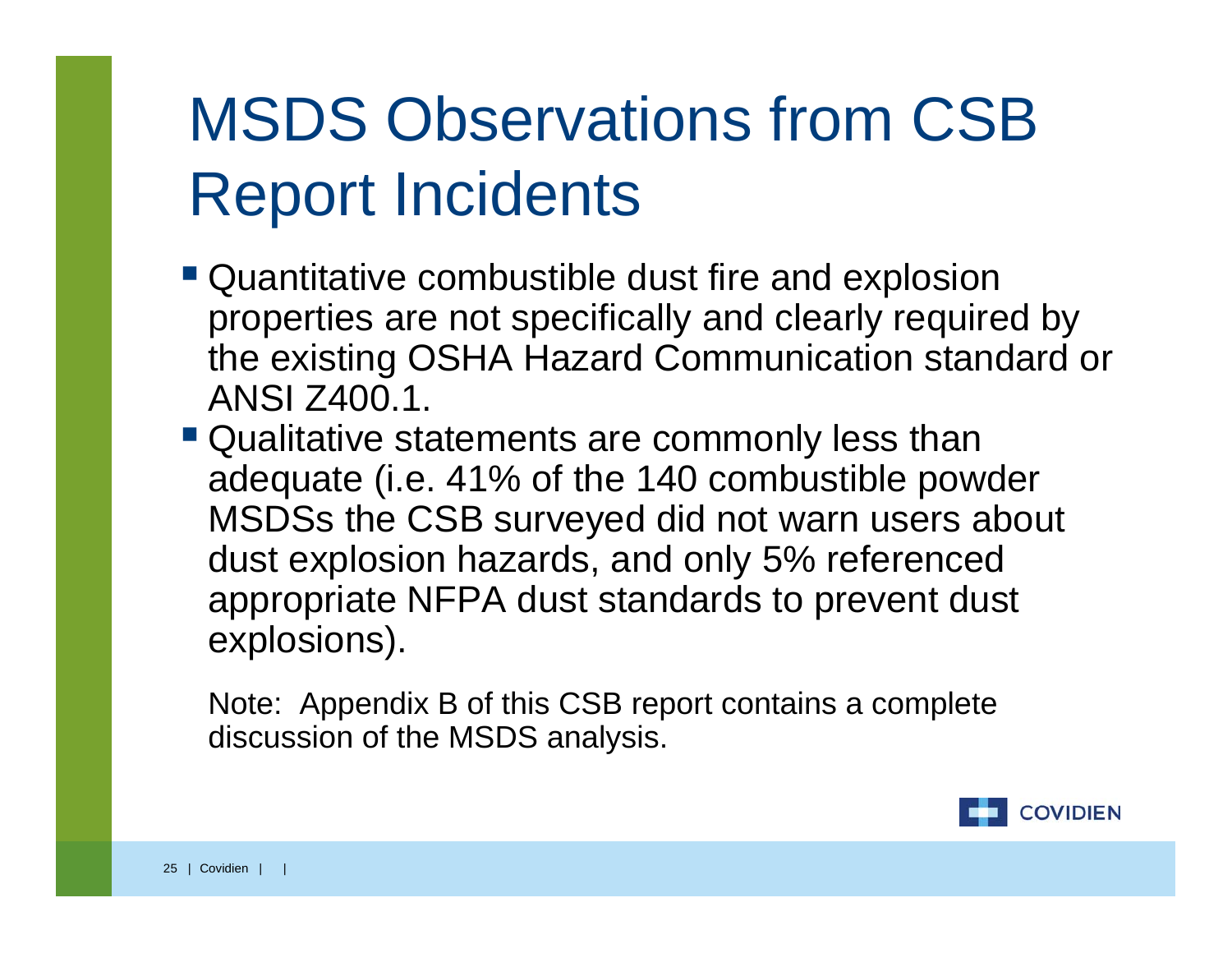# CSB MSDS Related Recommendations - OSHA

- 2. Revise the Hazard Communication Standard (HCS) (1910.1200) to:
	- Clarify that the HCS covers combustible dusts, including those materials that may reasonably be anticipated to generate combustible dusts through downstream processing or handling.
	- Require Material Safety Data Sheets (MSDSs) to include the hazards and physical properties of combustible dusts, as well as clear information on safe handling practices and references to relevant consensus standards.
- 3. Communicate to the United Nations Economic Commission for Europe (UNECE) the need to amend the Globally Harmonized System (GHS) to address combustible dust hazards by:
	- defining combustible dusts,
	- specifying the hazards that must be addressed in chemical information sheets, and
	- addressing the physical properties that must be included on a chemical information sheet pertinent to combustible dusts.

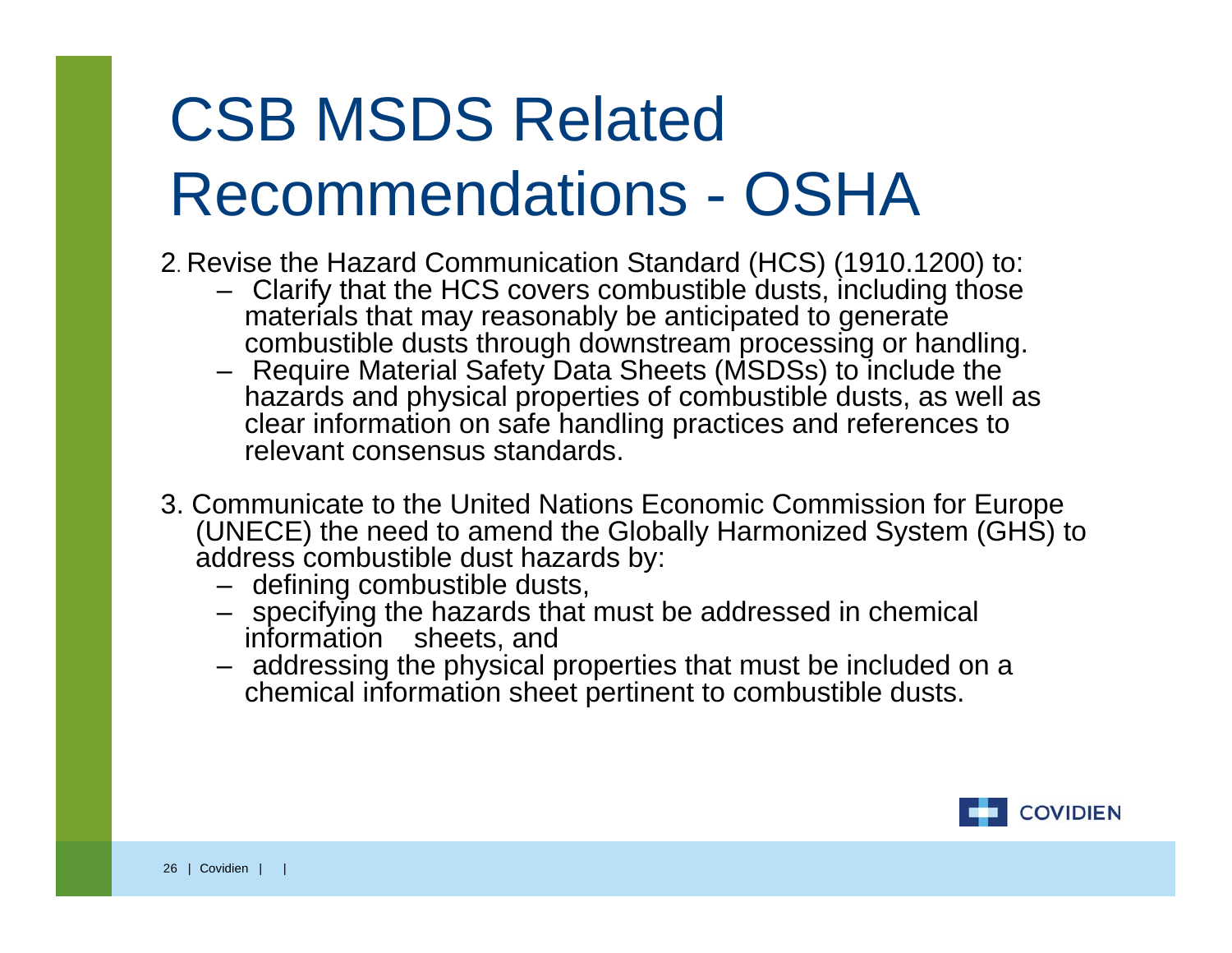#### CSB MSDS Related Recommendations – ANSI Z400.1 Committee

- Modify ANSI Z400.1 *American National Standard for Hazardous Industrial Chemicals--Material Safety Data Sheets* to recommend that MSDSs include information on:
	- combustible dust hazards, safe handling practices, and references to relevant fire codes in MSDS;
	- hazard information about the by-products of materials that may generate combustible dusts due to processing or handling;
	- identification of combustible dust hazards and selection of physical properties to include in MSDS.

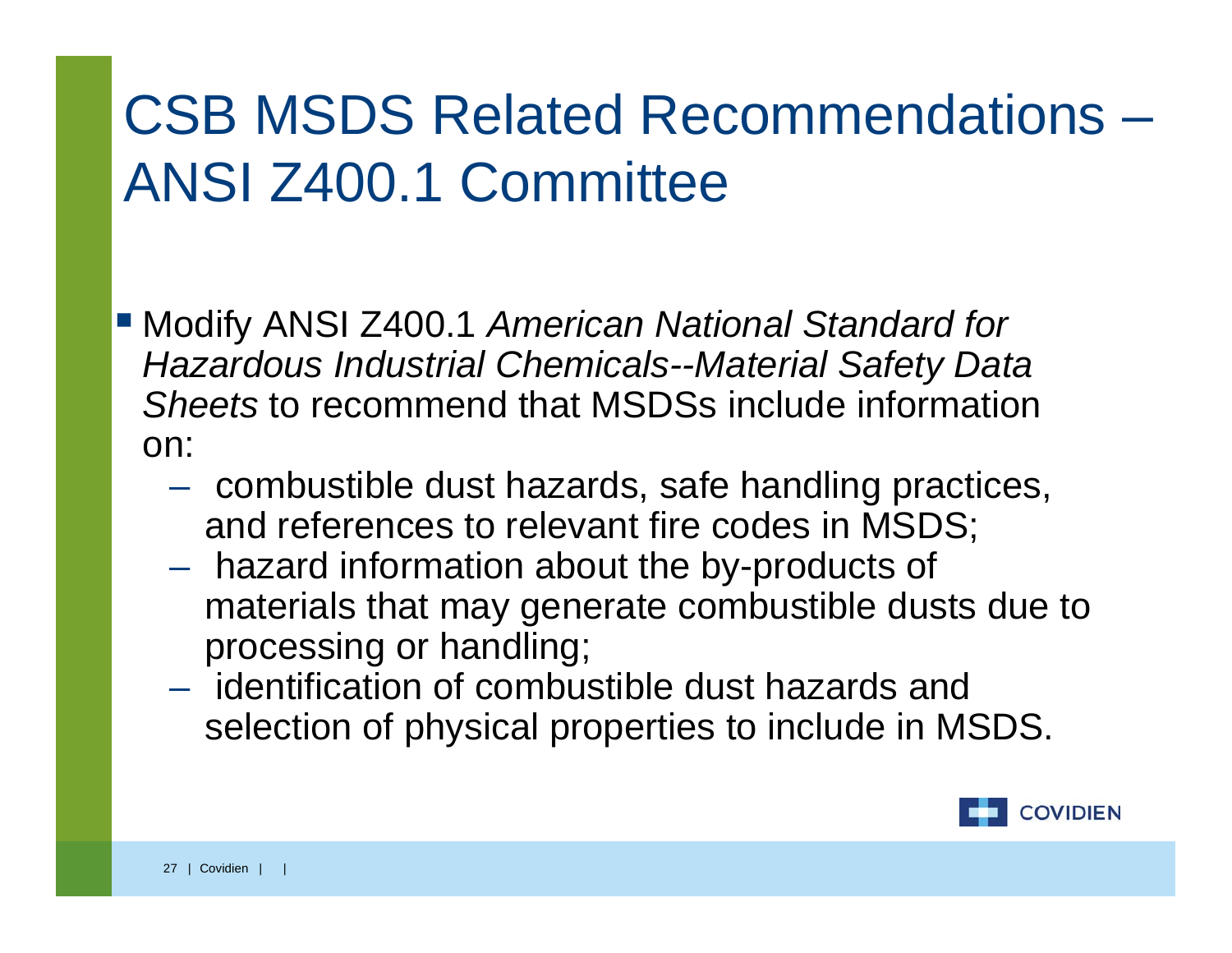# Measured Properties of Combustible Dusts

- Kst Dust deflagration index. Measures the relative explosion severity compared to other dusts.
- **Phax Maximum explosion overpressure generated in** the test chamber. Used to design enclosure and predict the severity of the consequence.
- $\blacksquare$  (dp/dt) Maximum rate of pressure rise. Predicts the violence of an explosion. Used to calculate the Kst.
- **MIE** Minimum ignition energy. Predicts the ease and likelihood of ignition of a dispersed cloud by electrostatic ignition sources.

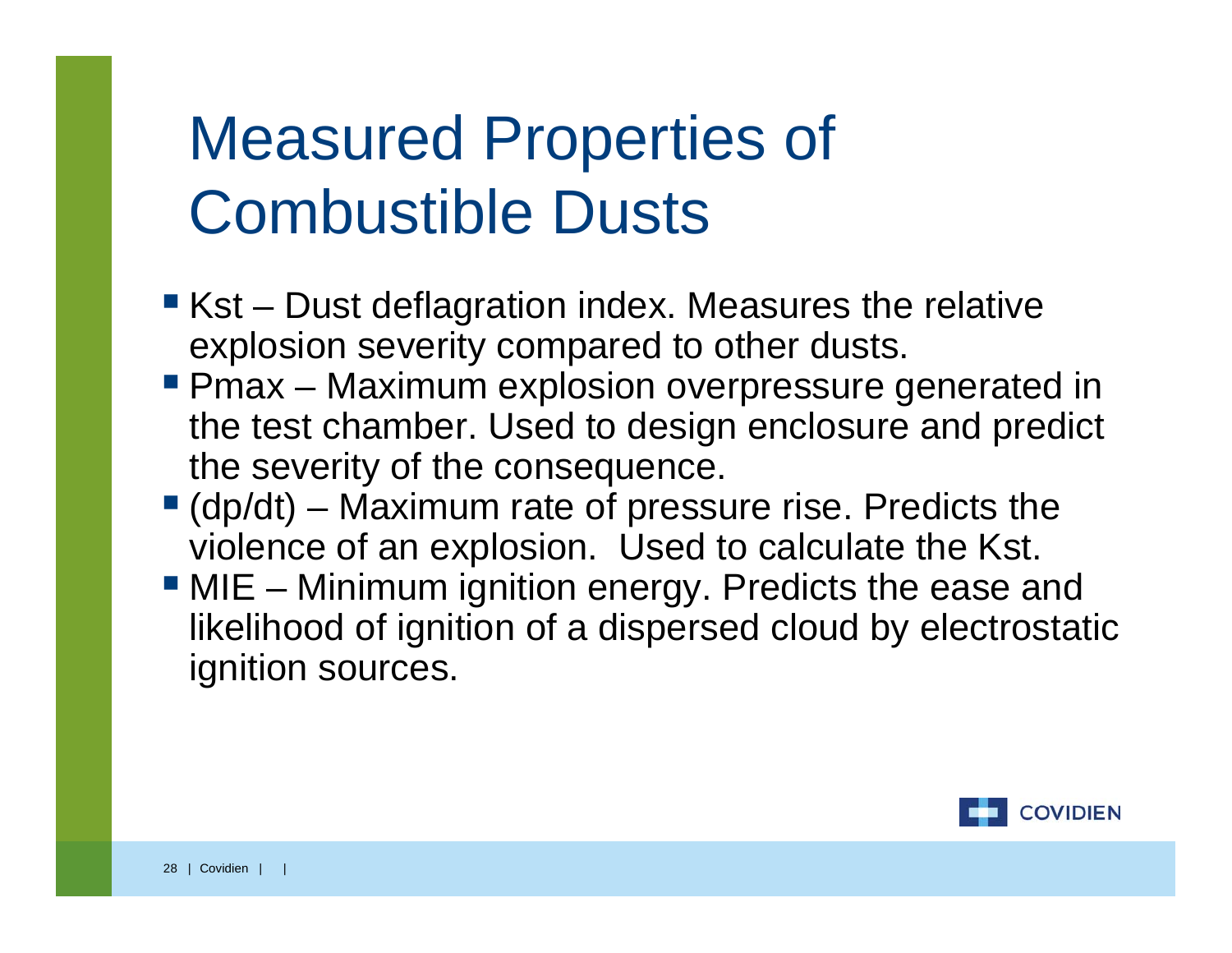### Measured Properties of Combustible Dusts

- MEC Minimum explosible concentration. Measures the minimum amount of dust, dispersed in air, required to propagate an explosion. Analogous to the lower flammability (LFL) for gas/air mixtures.
- LOC Limiting oxygen concentration. Determines the least amount of oxygen required for the explosion propagation through the dust cloud

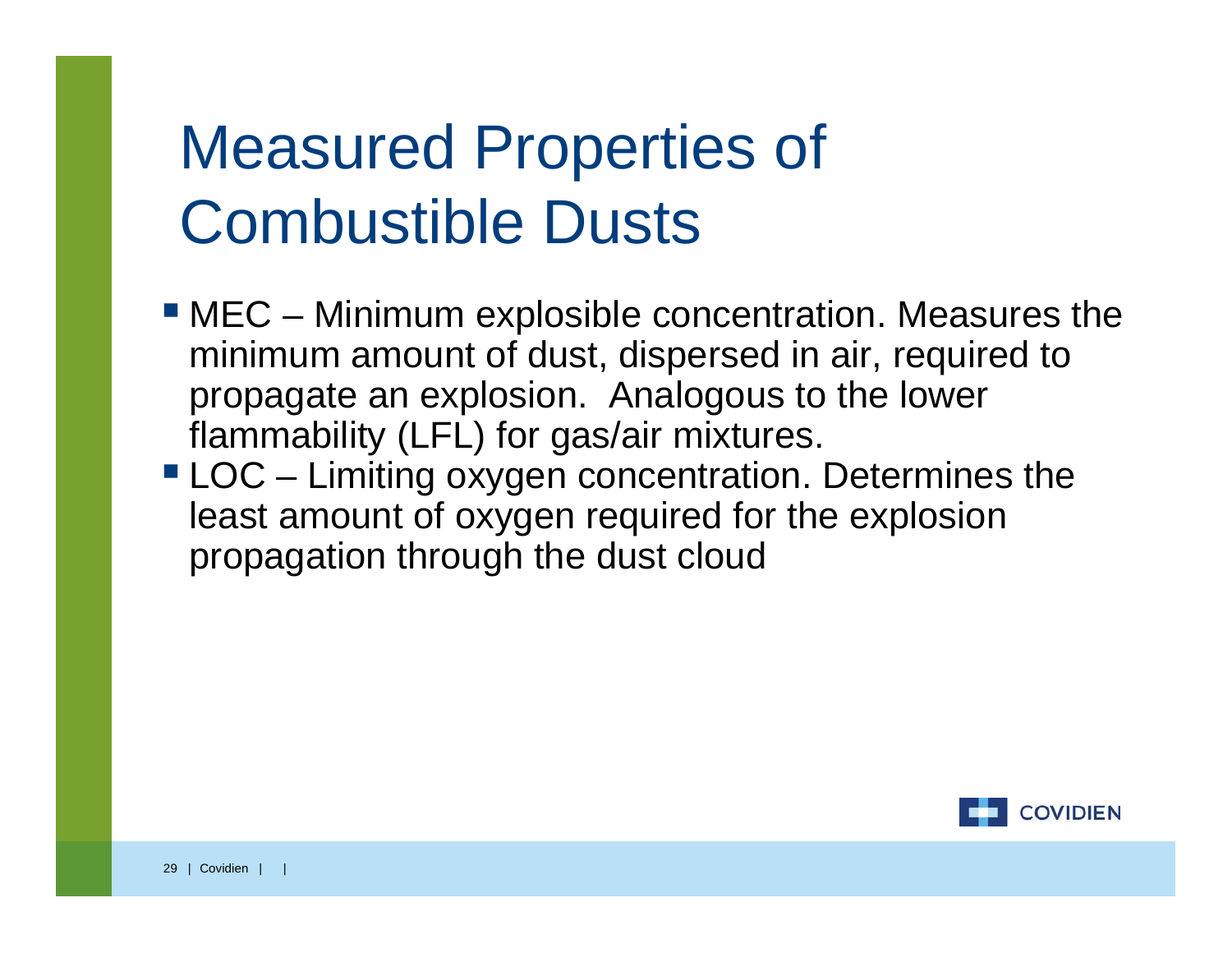# Dust Explosion Classification

| <b>Dust Explosion</b><br>Classification | Deflagration Index, Kst<br>Range (bar.m/sec) | <b>Hazard Descriptor</b>             |
|-----------------------------------------|----------------------------------------------|--------------------------------------|
| $ST-0$                                  | $\overline{0}$                               | No Explosion                         |
| <b>ST-1</b>                             | $1 - 200$                                    | <b>Weak to Moderate</b><br>Explosion |
| $ST-2$                                  | 201-300                                      | <b>Strong Explosion</b>              |
| $ST-3$                                  | > 300                                        | <b>Very Strong Explosion</b>         |

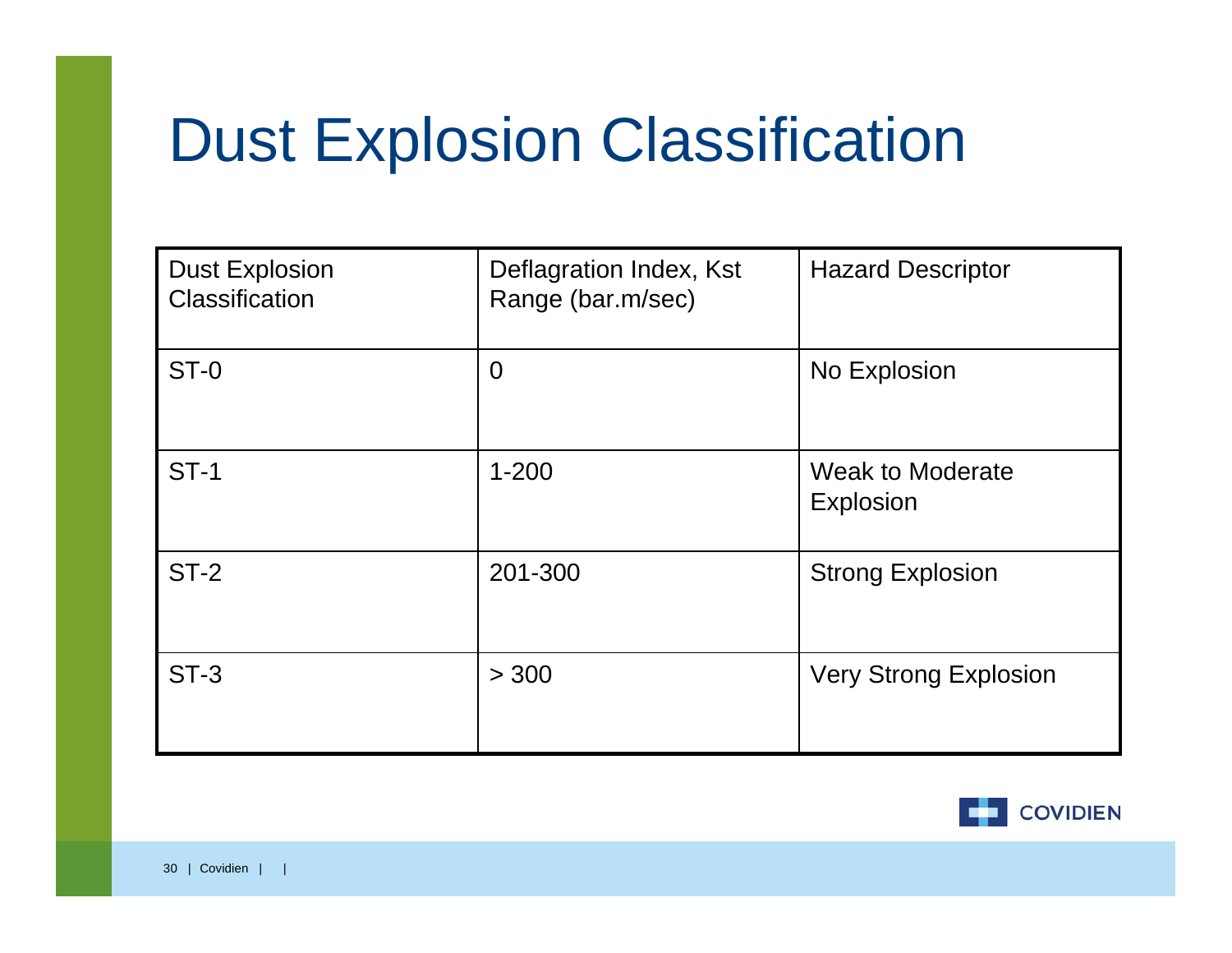#### **Dust Explosion – Ignition Sensitivity** (**Chilworth**)

| <b>Minimum Ignition</b><br>Energy (MIE) mJ | <b>Guidance</b>                                                                                                                                                                                                                                         |
|--------------------------------------------|---------------------------------------------------------------------------------------------------------------------------------------------------------------------------------------------------------------------------------------------------------|
| >100                                       | Conductive items should be bonded and grounded (< 10 Ohms<br>to ground). Avoid "Propagating Brush Discharges" by restricting<br>use of insulating liners and coatings.                                                                                  |
| 25-100                                     | Take the above precautions and consider grounding personnel<br>(Resistance to ground $< 10^8$ Ohm.                                                                                                                                                      |
| $4 - 25$                                   | Take the above precautions and control electrostatic ignition<br>discharge hazards from the surface of bulk granular materials<br>of high resistivity. Consider possibility of ignition from dust<br>clouds if volume is higher than 50m <sup>3</sup> . |
| 1-4                                        | High sensitivity to ignition. Take the above precautions and<br>restrict use of insulating materials.                                                                                                                                                   |
| < 1                                        | Extremely sensitive to ignition. Precautions should be as for<br>flammable vapors and gases. Consider possibility of ignition<br>from dust clouds.                                                                                                      |

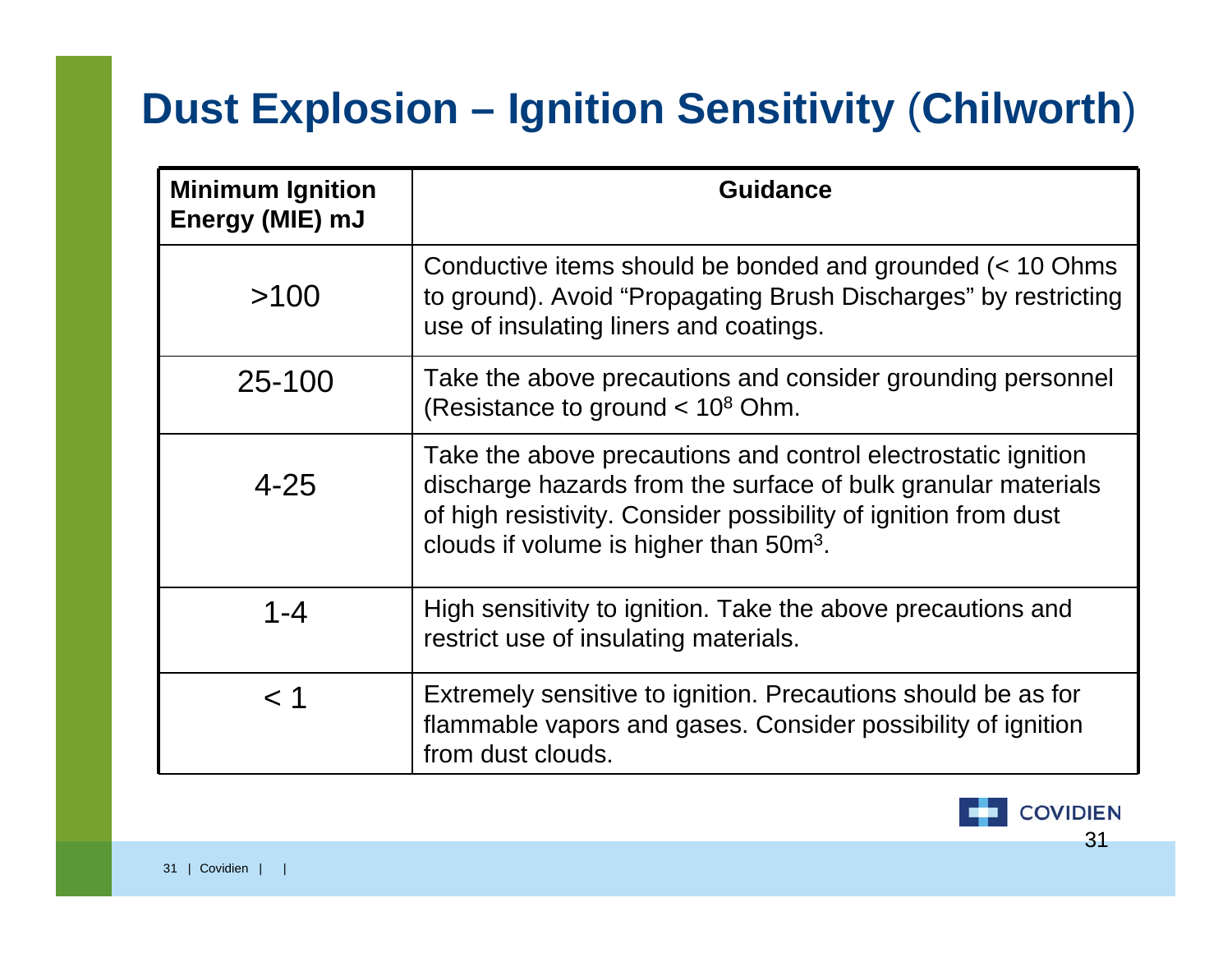#### Potential Example MSDS Language

#### **Emergency Overview**:

May form Explosible Dust Concentrations in air! May form Explosible Dust-Air mixtures!

#### **Fire Fighting Measures:**

Dusts at sufficient concentrations may form explosible mixtures with air. Results indicate a Strong Explosion severity. Due to the low Minimum Ignition Energy (MIE) results, this material is extremely sensitive to ignition from electrostatic sources. Dust accumulations should be avoided to prevent potential for secondary dust explosions.

Dust Class : St-2 (Strong Explosion Characteristics) Kst Value (bar.m/s) : 250 Maximum Explosion Pressure-Pmax (bar) : 8.9 Maximum Rate of Pressure Rise-dP/dt (bar/sec) : 850 Minimum Ignition Energy-MIE (mJ) : 5 Minimum Ignition Temp.-Dust Cloud (°C) : 570 Minimum Ignition Temp.-Dust Layer (°C) : > 400

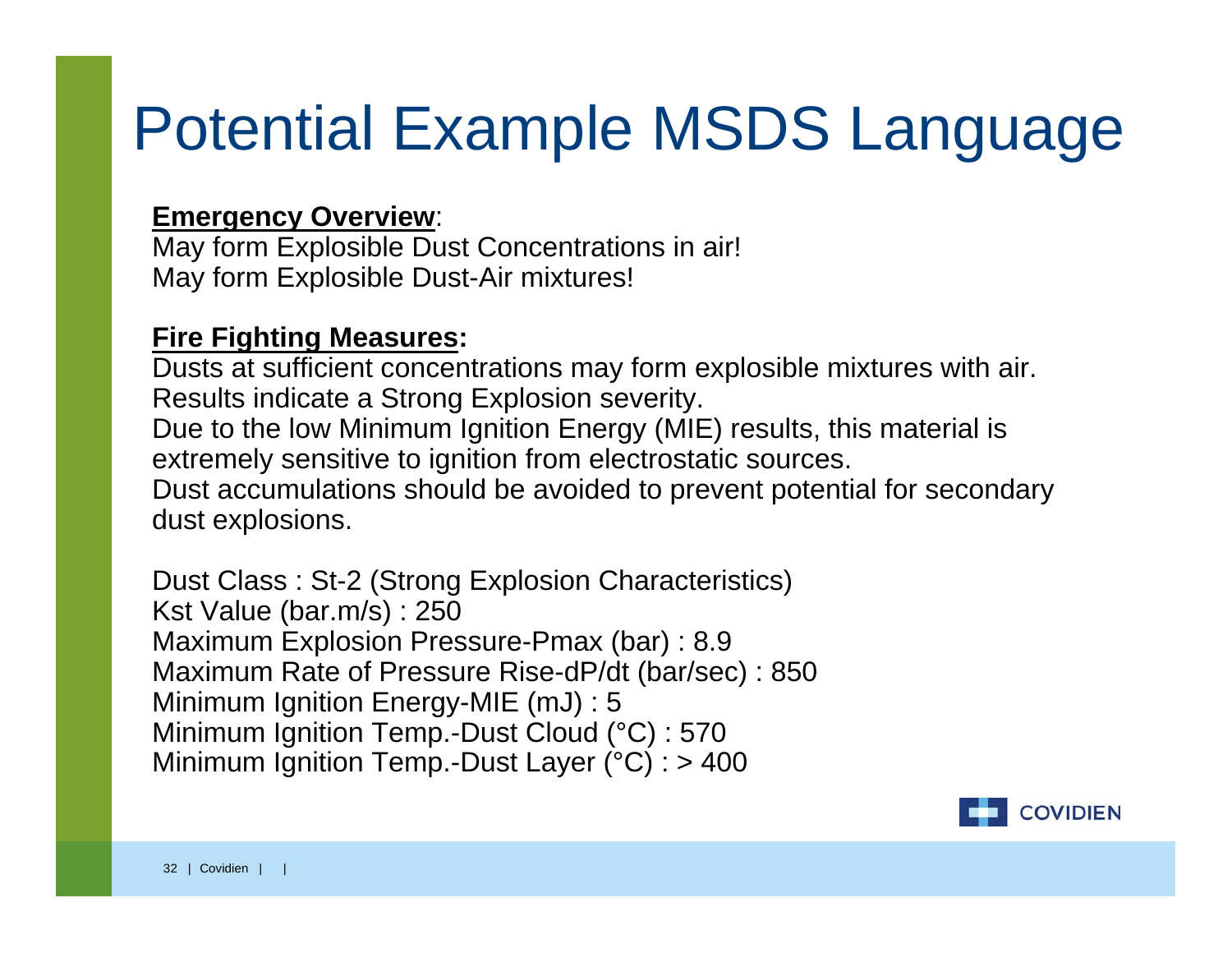#### Potential Example MSDS Language

#### **Fire Fighting Measures (continued):**

Limiting Oxygen Concentration (% by volume) : 11 Minimum Explosible Concentration (g/mª) : 60 Volume Resistivity Ambient R.H. (ohm.m) : > 1014 Volume Resistivity Low R.H. (ohm.m) : > 1014 Charge Decay Time Ambient R.H. (hours) : 3.2 Charge Decay Time Low R.H. (hours) : 6.5

#### **Handling and Storage:**

Avoid dust cloud formation and control ignition sources. If this material is to be reduced to or collected as a powder, ensure a suitable design basis of safety is established per NFPA Standard 654: *Prevention of Fire and Dust Explosions from the Manufacturing, Processing and Handling of Combustible Particulate Solids,* or comparable industry standard. Failure to establish a suitable design basis of safety may lead to a flash fire or explosion.

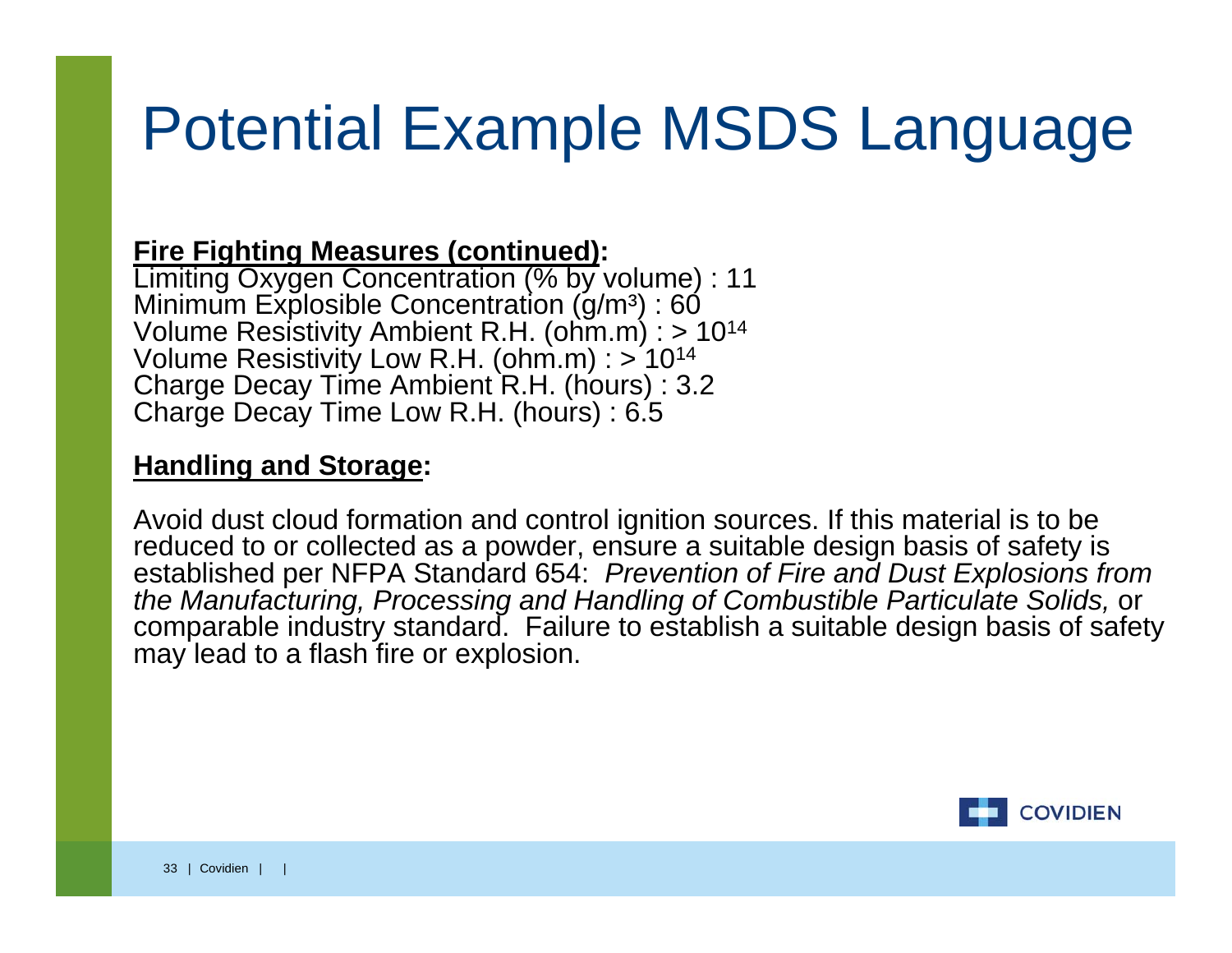#### References

- 1) U.S. Chemical Safety and Hazard Investigation Board (CSB) Investigation Report - Combustible
- Dust Study Report No. 2006-H-1 November 2006<br>2) Chilworth Technology, Inc. Safety Watch 2000 No.1 Static Electricity in Powders, Vahid Ebadat, Ph.D.
- 3) "Handling dusts & powders safely a strategic guide to characterisation & understanding",
- Chilworth Technology Ltd ©2006 4) AIChE Center for Chemical Process Safety (CCPS) book titled "Guidelines for Safe Handling of Powders and Bulk Solids" published 2005 and "Deadly Dusts" video.

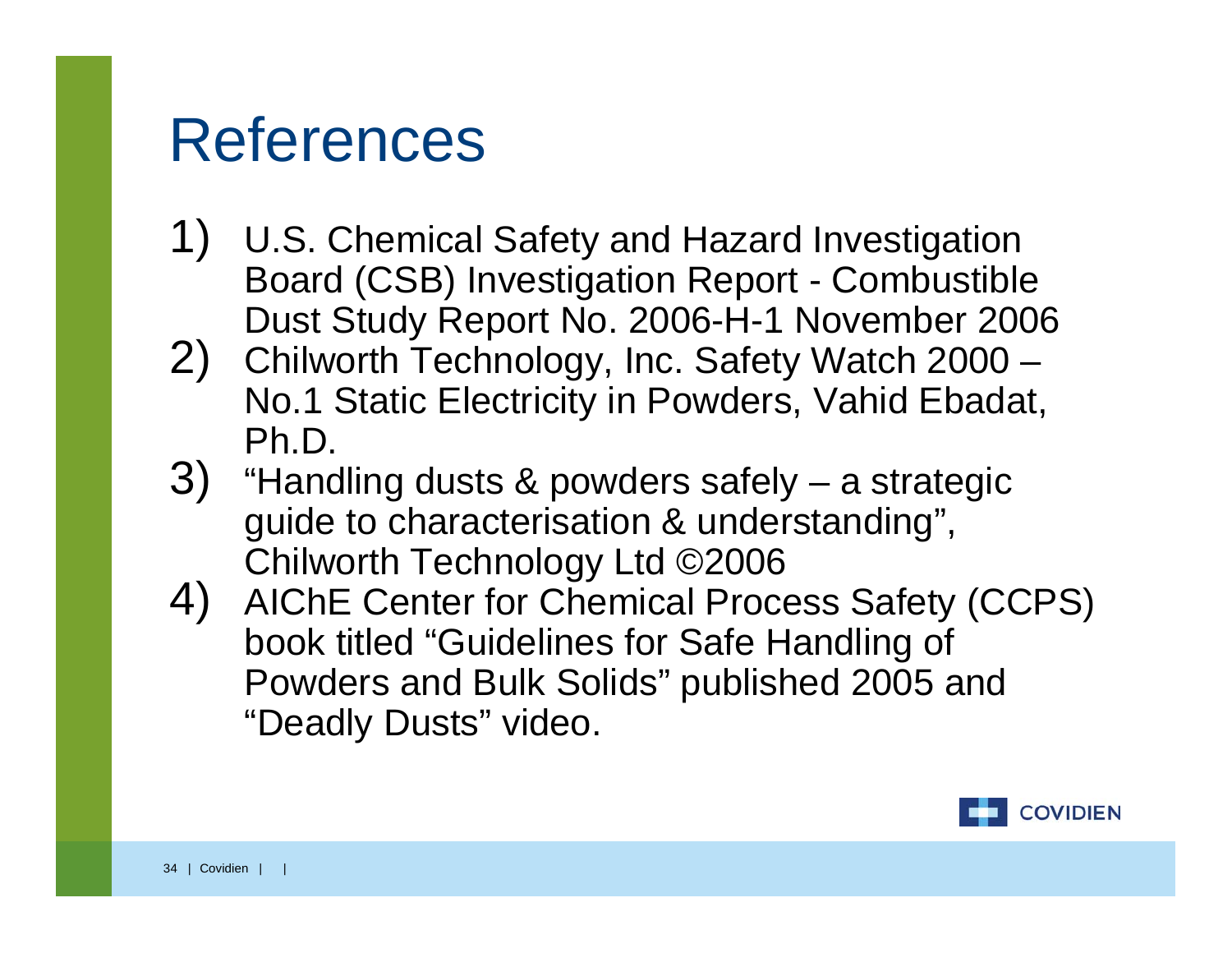#### Related NFPA Codes

- NFPA 654 Standard for the Prevention of Fire and Dust Explosions from the Manufacturing, Processing, and Handling of Combustible Particulate Solids (2006)
- NFPA 484 Standard for Combustible Metals, Metal Powders, and Metal Dusts (2006)
- NFPA 68 Guide for Venting Deflagrations (2008)
- NFPA 69 Standard on Explosion Prevention Systems (2002)
- **NFPA 70 National Electrical Code**
- NFPA 77 Recommended Practice on Static Electricity (2006)
- NFPA 91 Standard for Exhaust Systems for Air Conveying of Vapors, Gases, Mists, and Noncombustible Particulate Solids (2004)
- NFPA 499 Recommended Practice for the Classification of Combustible Dusts and of Hazardous (Classified) Locations for Electrical Installations in Chemical Process Areas (2004)